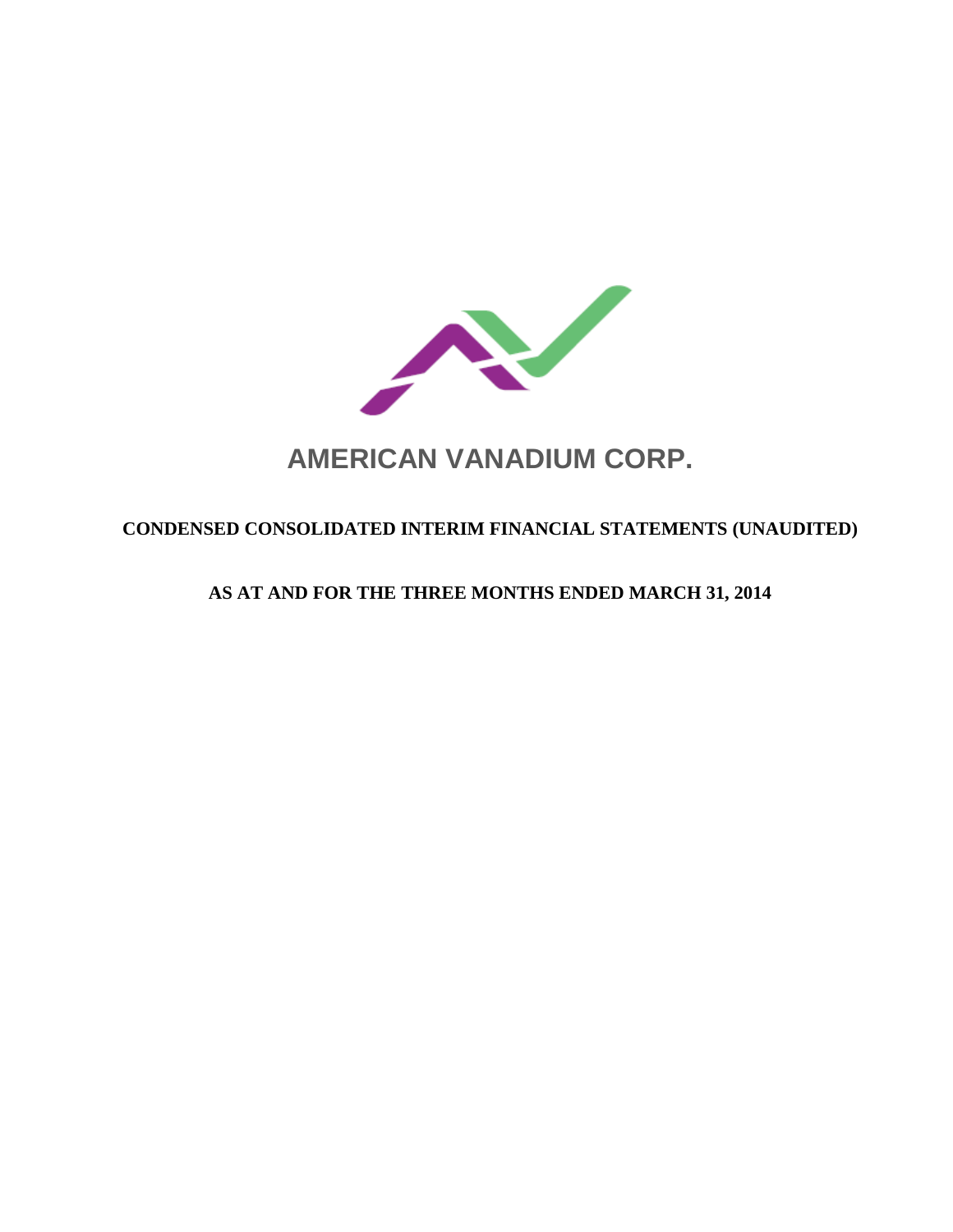#### **Management's Comments on Unaudited Financial Statements**

The accompanying unaudited condensed consolidated interim financial statements of American Vanadium Corp. (the "Company") as at and for the three months ended March 31, 2014 have been prepared by management and approved by the Board of Directors of the Company. These financial statements have not been reviewed by the Company's external auditors.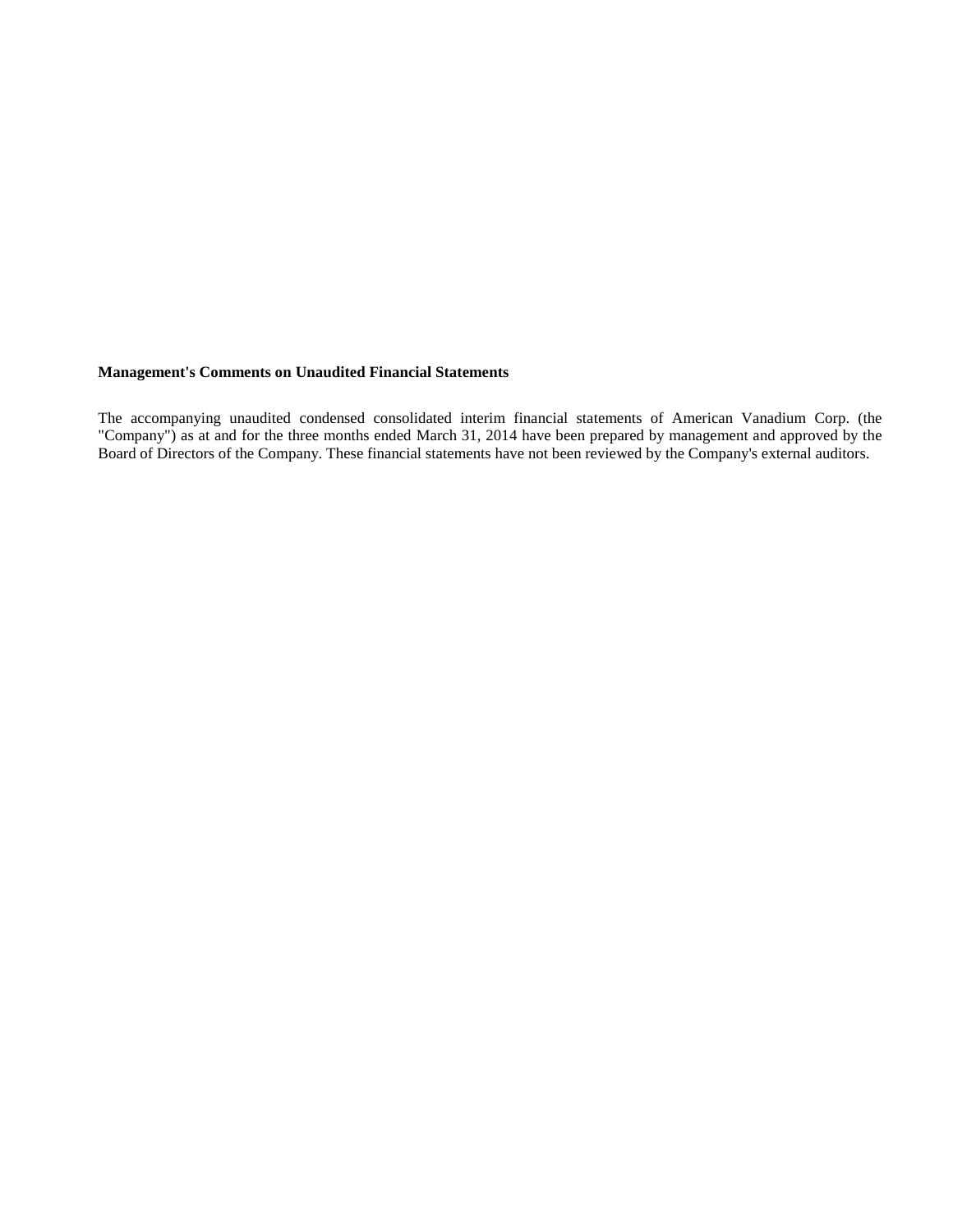#### **AMERICAN VANADIUM CORP.**  CONDENSED CONSOLIDATED INTERIM BALANCE SHEETS (UNAUDITED) IN CANADIAN DOLLARS

|                                             | March 31  | December 31 |
|---------------------------------------------|-----------|-------------|
|                                             | 2014      | 2013        |
|                                             |           |             |
| <b>ASSETS</b>                               |           |             |
| <b>Current assets</b>                       |           |             |
| Cash                                        | 3,044,553 | 1,460,897   |
| Amounts receivable                          | 49,351    | 49,479      |
| Prepaid expenses (Note 7)                   | 116,240   | 123,101     |
| Total current assets                        | 3,210,144 | 1,633,477   |
| Equipment and deposit on equipment (Note 4) | 133,929   | 142,580     |
| Reclamation deposit                         | 169,830   | 148,393     |
| Mineral properties (Note 5)                 | 1,950,449 | 1,917,284   |
| <b>Total assets</b>                         | 5,464,352 | 3,841,734   |

# **LIABILITIES AND SHAREHOLDERS' EQUITY LIABILITIES AND SHAREHOLDERS' EQUITY**

| <b>Current liabilities</b>                        |              |                |
|---------------------------------------------------|--------------|----------------|
| Accounts payable and accrued liabilities (Note 7) | 824,786      | 1,490,661      |
| <b>Total liabilities</b>                          | 824,786      | 1,490,661      |
| <b>Shareholders' equity</b>                       |              |                |
| Share capital (Note 6)                            | 28,064,281   | 24,097,538     |
| Equity reserves                                   | 3,550,986    | 3,493,384      |
| Deficit                                           | (26,975,701) | (25, 239, 849) |
| Total shareholders' equity                        | 4,639,566    | 2,351,073      |
| Total liabilities and shareholders' equity        | 5,464,352    | 3,841,734      |

**Basis of presentation and continuance of operations (Note 2)**

**Commitments and contingencies (Note 12)**

**Events after the reporting period (Note 13)**

**On behalf of the Board:**

*Signed: "William Radvak"* Director *Signed: "Brian E. Bayley"* Director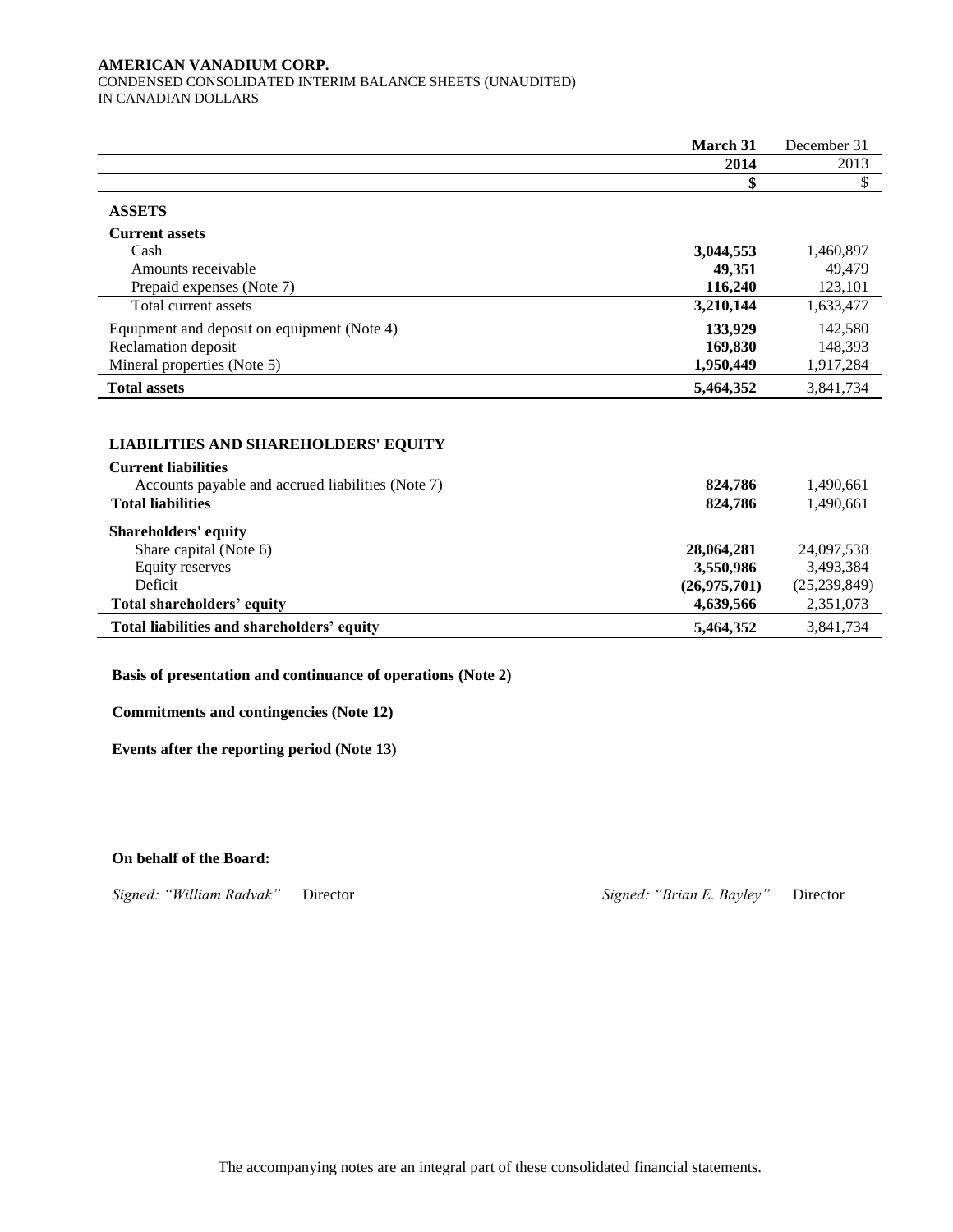#### **AMERICAN VANADIUM CORP.**  CONDENSED CONSOLIDATED INTERIM STATEMENTS OF COMPREHENSIVE LOSS (UNAUDITED) IN CANADIAN DOLLARS

|                                                        | For the three | For the three |
|--------------------------------------------------------|---------------|---------------|
|                                                        | months ended  | months ended  |
|                                                        | March 31      | March 31      |
|                                                        | 2014          | 2013          |
|                                                        | \$            | \$            |
| <b>Exploration and evaluation expenses</b> (Note 5)    | (834, 864)    | (920, 809)    |
| General and administrative expenses:                   |               |               |
| Salaries and benefits (Note 7)                         | 372,325       | 194,738       |
| Consulting (Note 7)                                    | 228,230       | 111,152       |
| Stock-based compensation (Note 7)                      | 57,602        | 14,095        |
| Travel                                                 | 42,336        | 31,865        |
| Office facilities and administrative services (Note 7) | 50,430        | 42,852        |
| Audit and legal                                        | 11,047        | 34,198        |
| Investor relations and shareholder information         | 13,346        | 42,287        |
| Office and sundry                                      | 30,733        | 28,881        |
| Transfer agent, listing and filing fees                | 27,838        | 25,109        |
| Amortization (Note 4)                                  | 8,651         | 7,081         |
| Total general and administrative expenses              | (842, 538)    | (532, 258)    |
| Foreign exchange (loss) gain                           | (60, 672)     | 24,905        |
| Interest income                                        | 2,222         | 617           |
| Net comprehensive loss                                 | (1,735,852)   | (1,427,545)   |
| <b>Basic and diluted loss per share (Note 11)</b>      | (0.03)        | (0.04)        |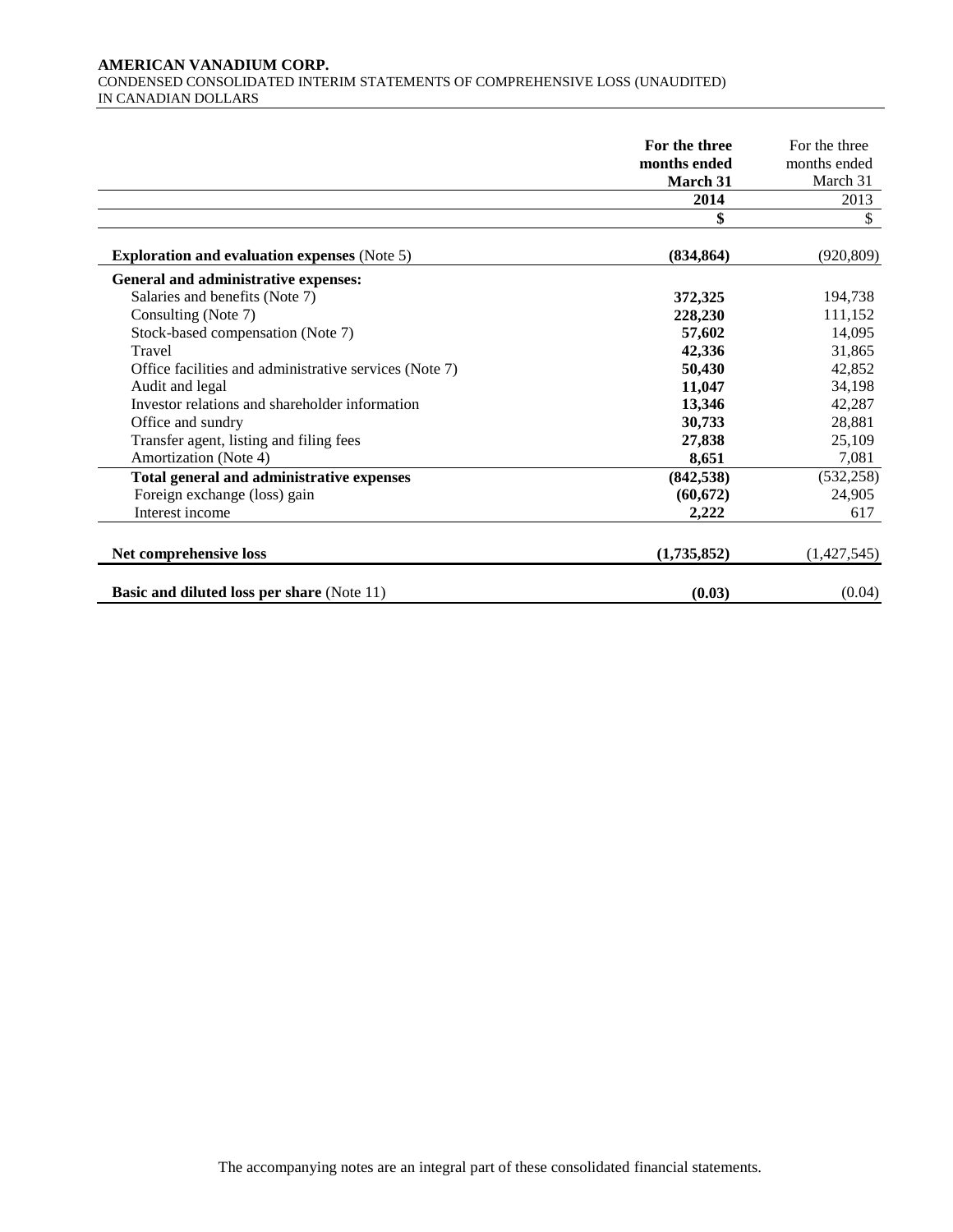# **AMERICAN VANADIUM CORP.**

CONDENSED CONSOLIDATED INTERIM STATEMENTS OF CHANGES IN SHAREHOLDERS' EQUITY (UNAUDITED) IN CANADIAN DOLLARS

|                                                 | <b>Share</b> | <b>Equity</b>   |                |              |
|-------------------------------------------------|--------------|-----------------|----------------|--------------|
|                                                 | Capital      | <b>Reserves</b> | <b>Deficit</b> | <b>Total</b> |
|                                                 |              |                 | \$             | \$           |
| Balance, December 31, 2012                      | 17,461,187   | 2,876,809       | (16,960,304)   | 3,377,692    |
| Share issue costs                               | (2,725)      |                 |                | (2,725)      |
| Exercise of stock options                       | 56,151       | (18, 875)       |                | 37,276       |
| Stock-based compensation                        |              | 14,095          |                | 14,095       |
| Net comprehensive loss for the period           |              |                 | (1,427,545)    | (1,427,545)  |
| Balance, March 31, 2013                         | 17,514,613   | 2,872,029       | (18, 387, 849) | 1,998,793    |
| Private placements, net of share issuance costs | 6,449,925    | 281,048         |                | 6,730,973    |
| Performance and bonus shares                    | 133,000      |                 |                | 133,000      |
| Stock-based compensation                        |              | 340,307         |                | 340,307      |
| Net comprehensive loss for the year             |              |                 | (6,852,000)    | (6,852,000)  |
| Balance, December 31, 2013                      | 24,097,538   | 3,493,384       | (25, 239, 849) | 2,351,073    |
| Private placements, net of share issuance costs | 3,909,419    |                 |                | 3,909,419    |
| Performance and bonus shares (Note 6)           | 57,324       |                 |                | 57,324       |
| Stock-based compensation                        |              | 57,602          |                | 57,602       |
| Net comprehensive loss for the period           |              |                 | (1,735,852)    | (1,735,852)  |
| Balance, March 31, 2014                         | 28,064,281   | 3,550,986       | (26,975,701)   | 4,639,566    |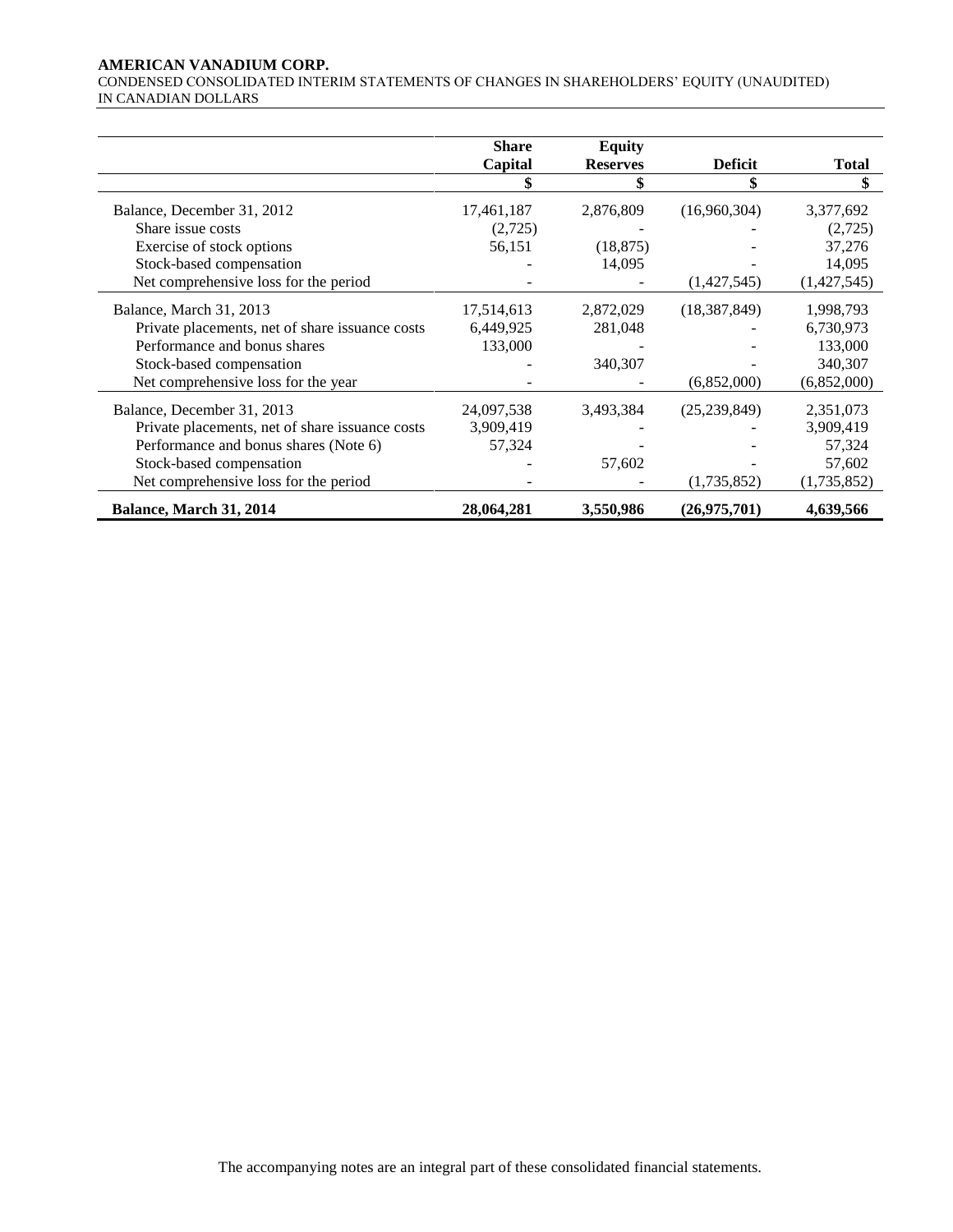#### **AMERICAN VANADIUM CORP.**  CONDENSED CONSOLIDATED INTERIM STATEMENTS OF CASH FLOWS (UNAUDITED) IN CANADIAN DOLLARS

|                                                                                                                                                                                            | For the three<br>months ended<br>March 31 | For the three<br>months ended<br>March 31    |
|--------------------------------------------------------------------------------------------------------------------------------------------------------------------------------------------|-------------------------------------------|----------------------------------------------|
|                                                                                                                                                                                            | 2014                                      | 2013                                         |
|                                                                                                                                                                                            |                                           | \$                                           |
| <b>CASH FLOWS (USED IN) FROM OPERATING ACTIVITIES</b><br>Net comprehensive loss                                                                                                            | (1,735,852)                               | (1,427,545)                                  |
| Items not involving cash:<br>Stock-based compensation<br>Salaries and benefits settled by issuance of performance and bonus                                                                | 57,602                                    | 14,095                                       |
| shares<br>Amortization                                                                                                                                                                     | 57,324<br>8,651                           | 7,081                                        |
| Changes in non-cash working capital balances:<br>Deferred engineering management expense and deposit<br>Amounts receivable<br>Accounts payable and accrued liabilities<br>Prepaid expenses | 128<br>(665, 875)<br>6,861                | (11, 815)<br>(12,052)<br>(133, 270)<br>2,448 |
| Non-operating income:<br>Interest income                                                                                                                                                   | (2,222)                                   | (617)                                        |
| Net cash used in operating activities                                                                                                                                                      | (2, 273, 383)                             | (1,561,675)                                  |
| CASH FLOWS (USED IN) FROM INVESTING ACTIVITIES<br>Mineral property acquisition costs<br>Increase in reclamation deposit<br>Interest income                                                 | (33, 165)<br>(21, 437)<br>2,222           | (137, 424)<br>(3,082)<br>617                 |
| Net cash used in investing activities                                                                                                                                                      | (52, 380)                                 | (139, 889)                                   |
| <b>CASH FLOWS FROM FINANCING ACTIVITIES</b><br>Proceeds from issuance of shares, net of issuance costs<br>Deferred financing fees                                                          | 3,909,419                                 | 34,551<br>(750)                              |
| Net cash provided by financing activities                                                                                                                                                  | 3,909,419                                 | 33,801                                       |
| Change in cash for the year<br>Cash, beginning of year                                                                                                                                     | 1,583,656<br>1,460,897                    | (1,667,763)<br>1,716,318                     |
| Cash, end of year                                                                                                                                                                          | 3,044,553                                 | 48,555                                       |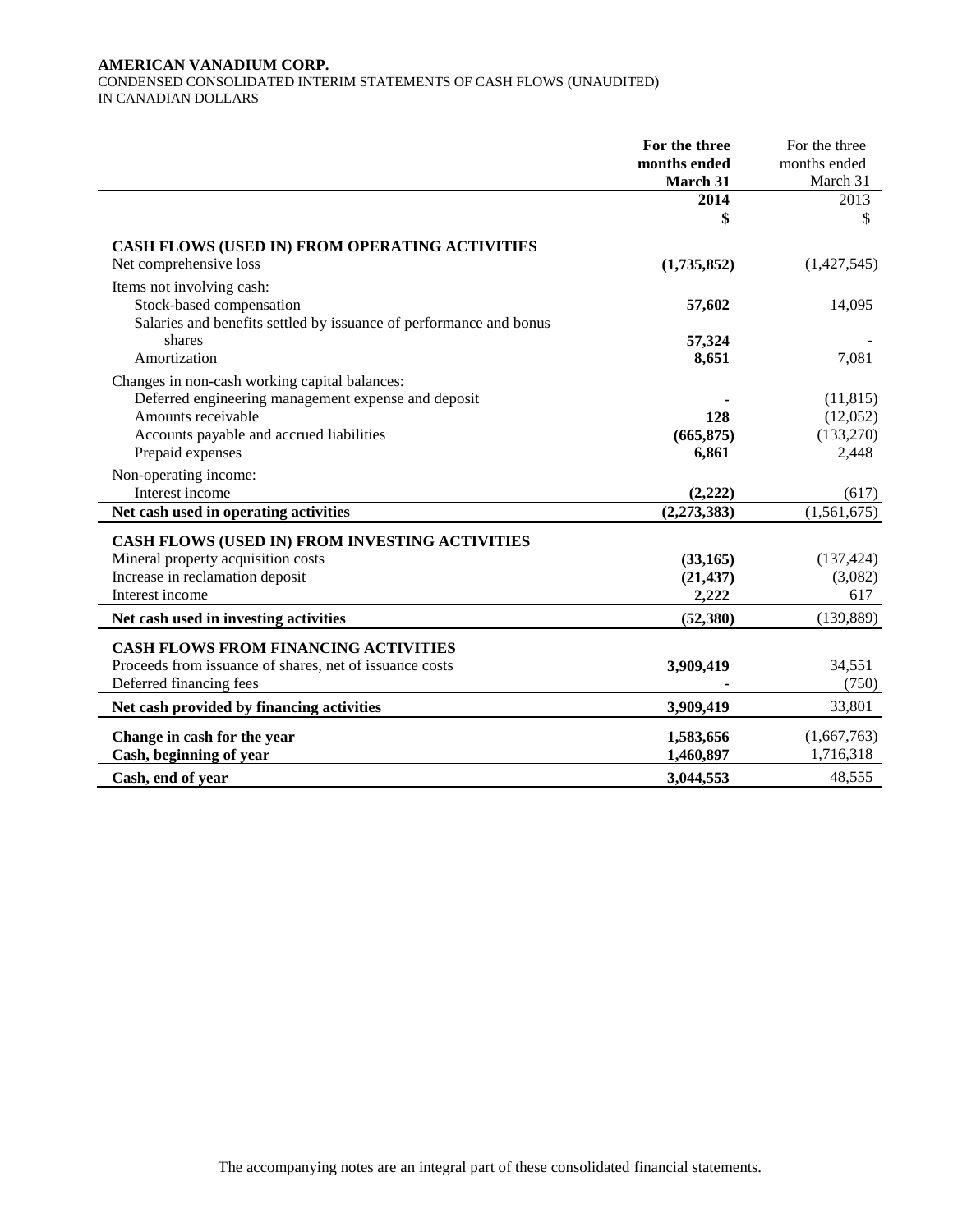# **1. NATURE OF OPERATIONS**

American Vanadium Corp. (the "Company"), incorporated under the *Canada Business Corporations Act*, is an exploration-stage resources company with title to strategic vanadium properties in the State of Nevada. The Company completed a feasibility study on its flagship Gibellini Property ("Gibellini"). The Company is currently in the environmental permitting stage for Gibellini, with plans to construct and operate the mine in the future, subject to obtaining necessary regulatory approvals, financing and supply arrangements.

The Company entered into a Memorandum of Understanding in February 2013 with Gildemeister Energy Solutions, Cellstrom GmbH ("Gildemeister") of Germany under which it is contemplated that the Company will provide a long-term supply of vanadium electrolyte with stable pricing to Gildemiester. Pursuant to that Memorandum of Understanding, the Company has entered into a master sales agreement with Gildemeister whereby the Company will market and sell Gildemeister's CellCube vanadium redox flow systems in North America.

The address of the Company's principal place of business is Suite #910, 800 W. Pender Street, Vancouver, British Columbia, Canada, and its shares trade on the TSX-Venture Exchange (the "Exchange") under the symbol "AVC" and are quoted on the OTCQX under the symbol "AVCVF".

#### **2. BASIS OF PRESENTATION AND CONTINUANCE OF OPERATIONS**

#### **Statement of compliance**

These unaudited condensed consolidated interim financial statements, including comparative periods, have been prepared using accounting policies consistent with International Financial Reporting Standards ("IFRS") and in accordance with International Accounting Standard ("IAS") 34 "Interim Financial Reporting". These financial statements should be read in conjunction with the Company's audited consolidated financial statements for the year ended December 31, 2013.

Significant accounting policies and the applicable basis of measurement used in the preparation of these unaudited condensed consolidated interim financial statements are described in Note 3.

These consolidated financial statements were authorized by the Board of Directors on May 22, 2014.

#### **Going concern**

These consolidated financial statements have been prepared on the assumption that the Company will continue on a going concern basis. The Company has generally incurred net losses and negative operating cash flows since its inception, and the ability of the Company to continue as a going concern depends upon its ability to develop profitable operations and to continue to raise adequate financing. Management is marketing Gildemeister's CellCube vanadium redox flow batteries, which may provide some operating cash flow, but as this activity is still in a start-up phase, the Company is solely dependent upon its ability to raise funds in capital markets to meet its operating requirements and to finance the permitting and development of Gibellini.

There can be no assurance that the Company will be able to develop profitable operations or continue to raise additional funds, in which case the Company may be unable to meet its financial obligations. Should the Company be unable to generate funds from its assets and discharge its liabilities in the normal course of business, the net realizable value of its assets may be materially less than the amounts recorded on the balance sheets. The consolidated financial statements do not include adjustments to amounts and classifications of assets and liabilities that might be necessary should the Company be unable to continue operations.

The Company's ability to raise additional funds is dependent on favourable conditions in equity and alternative investment markets, which are volatile and subject to significant uncertainty. The Company will continue to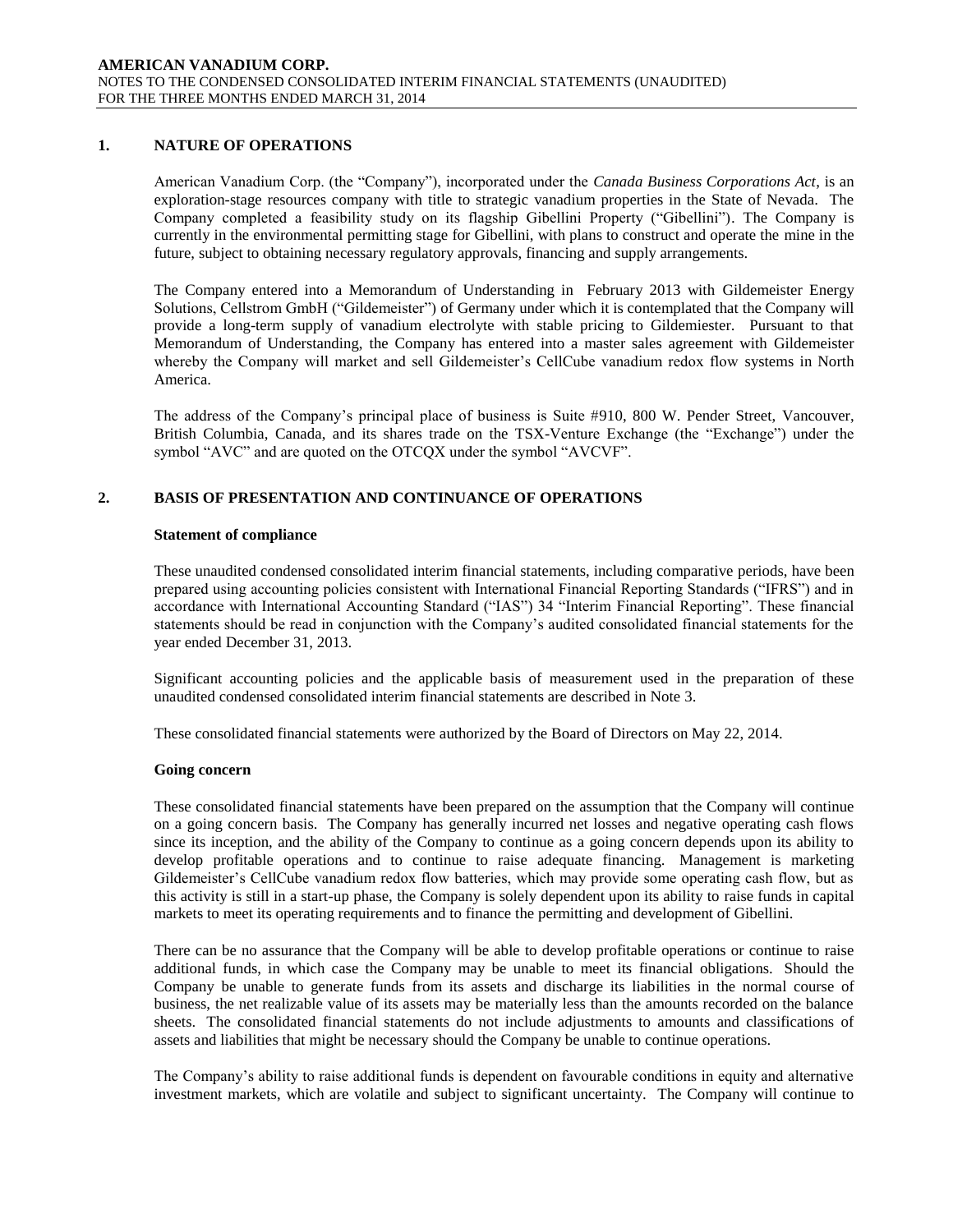identify alternative sources of financing, but anticipates reliance on equity markets in the near term. Based on these factors, there is a material uncertainty that exists which may cast significant doubt about the Company's ability to continue as a going concern.

As at March 31, 2014, the Company had a working capital surplus of \$2,385,358 (December 31, 2013 - \$142,816) and had \$4,639,352 (December 31, 2013 - \$2,351,073) in shareholders' equity.

# **3. SIGNIFICANT ACCOUNTING POLICIES**

Except for the mandatory adoption of new IFRS, which are described under the heading "Adoption of new IFRS", these unaudited condensed consolidated interim financial statements have been prepared according to the same accounting policies and are subject to the same areas of judgment, measurement estimates and uncertainties as those disclosed in Note 3 of the Company's audited consolidated financial statements for the year ended December 31, 2013.

#### **Basis of consolidation**

These consolidated financial statements include the balances and results of the Company and those entities over which the Company exercises control. Control is achieved where the Company has the power, directly or indirectly, to govern the financial and operating policies of an entity so as to obtain the benefits from its operations.

These consolidated financial statements include the assets, liabilities, income and expenses of the Company and its wholly-owned U.S. subsidiary, American Vanadium US Inc. All intercompany transactions and balances have been eliminated on consolidation. Unless otherwise indicated, all amounts are reported in Canadian dollars.

#### **Basis of measurement and presentation currency**

The balances in these consolidated financial statements are prepared using the accrual basis of accounting and have been measured on a historical cost basis, except for financial instruments classified as financial instruments at fair value through profit or loss, which are stated at their fair value.

These financial statements are presented in Canadian dollars, which is also the functional currency of the Company and American Vanadium US Inc.

#### **Adoption of new IFRS**

The Company adopted the following new IFRS that became effective for fiscal years starting on January 1, 2014, which did not have a significant impact on the Company`s financial results:

# IAS 32, "*Financial Instruments: Presentation*"

IAS 32 was amended to clarify requirements for offsetting financial assets and financial liabilities.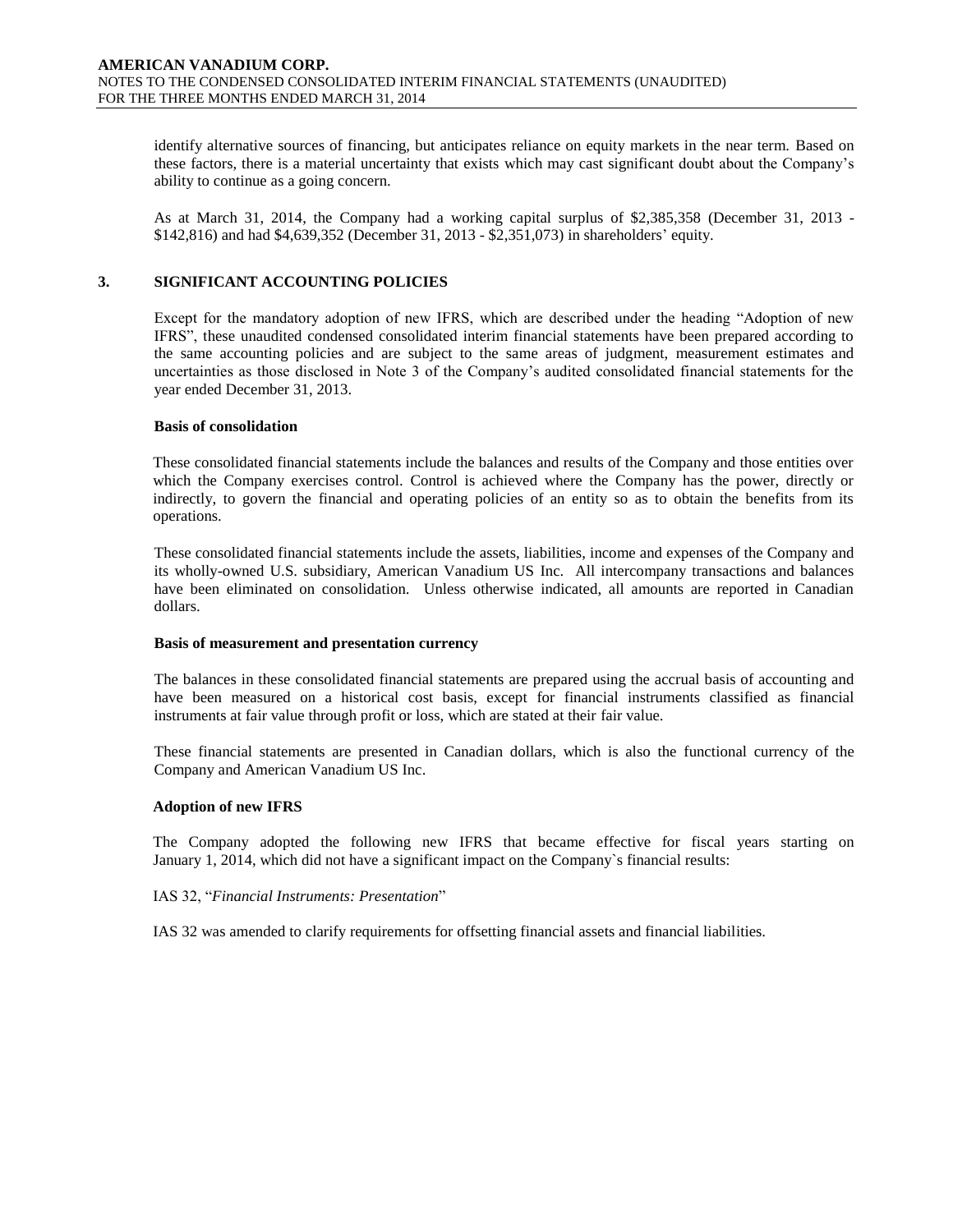#### **Future changes in accounting policies**

Certain new accounting standards and interpretations have been published that are not mandatory for the current reporting period. These standards have been assessed to not have a significant impact on the Company's financial statements:

i. IFRS 2, *"Share-based Payment"* 

IFRS 2 is amended to clarify the definition of vesting conditions. This accounting policy applies to share-based payment transactions for which the grant date is on or after July 1, 2014.

# ii. IFRS 3, *"Business Combinations"*

IFRS 3 is amended to provide clarification related to (i) contingent consideration in a business combination and (ii) scope exception for joint arrangements. These amendments are effective for fiscal years beginning on or after July 1, 2014.

# iii. IFRS 8, *"Operating Segments"*

IFRS 8 is amended to require (i) disclosure of judgments made by management in aggregating segments, and (ii) a reconciliation of segment assets to the entity's assets when segment assets are reported. These amendments are effective for fiscal years beginning on or after July 1, 2014.

#### iv. IFRS 9, *"Financial Instruments"*

The IASB intends to replace IAS 39 – "Financial Instruments: Recognition and Measurement" in its entirety with IFRS 9 in three main phases. IFRS 9 will be the new standard for the financial reporting of financial instruments that is principles-based and less complex than IAS 39. IFRS 9 requires that all financial assets be classified as subsequently measured at amortized cost or at fair value based on the Company's business model for managing financial assets and the contractual cash flow characteristics of the financial assets. Financial liabilities are classified as subsequently measured at amortized cost except for financial liabilities classified as at fair value through profit or loss, financial guarantees and certain other exceptions. IFRS 9 can currently be adopted voluntarily, but is mandatory for years beginning on or after January 1, 2018.

v. IFRS 16, *"Property, Plant and Equipment and IFRS 38, Intangible Assets"*

IFRS 16 and IFRS 38 are amended to classify how gross carrying amount and accumulated depreciation or amortization are treated where an entity uses the revaluation model. These amendments are effective for fiscal years beginning on or after July 1, 2014.

# vi. IFRS 24, *"Related Party Transactions"*

IFRS 24 is amended to (i) revise definition of "related party" to include an entity that provides key management personnel services to the reporting entity or its parent, and (ii) clarify related disclosure requirements. These amendments are effective for fiscal years beginning on or after July 1, 2014.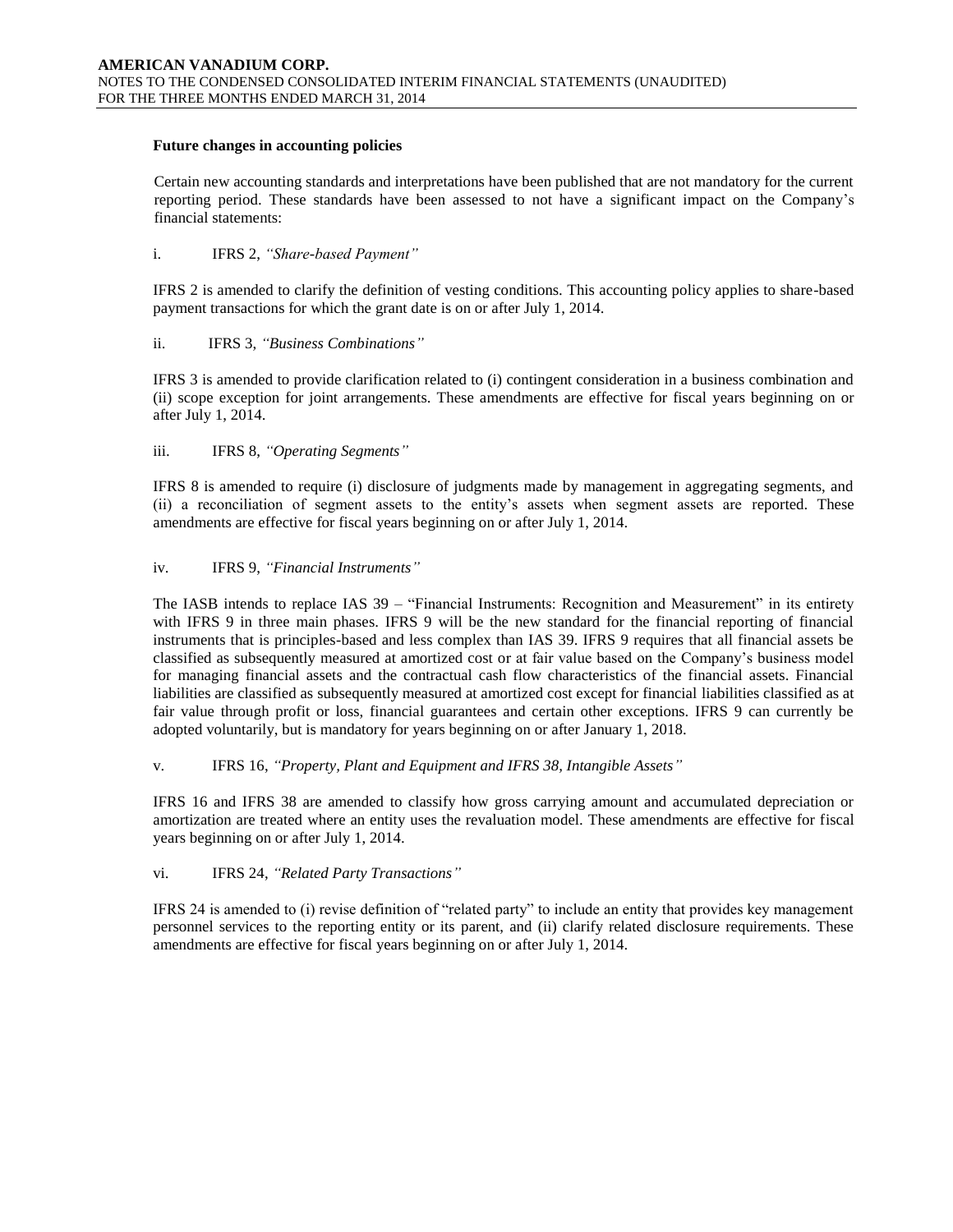# **4. EQUIPMENT**

Changes to the Company's equipment balances are as follows:

|                                 | Field     | <b>Office</b> |                 |              |
|---------------------------------|-----------|---------------|-----------------|--------------|
|                                 | Equipment | Equipment     | <b>Vehicles</b> | <b>Total</b> |
|                                 | \$        | \$            | \$              | \$           |
| Cost                            |           |               |                 |              |
| Balance, December 31, 2013      | 41,655    | 62,086        | 41,118          | 144.859      |
| Balance, March 31, 2014         | 41,655    | 62,086        | 41,118          | 144,859      |
| <b>Accumulated amortization</b> |           |               |                 |              |
| Balance, December 31, 2013      | 38.317    | 19.517        | 28.626          | 86,460       |
| <b>Additions</b>                | 2,305     | 3,979         | 2,367           | 8,651        |
| Balance, March 31, 2014         | 40,622    | 23,496        | 30,993          | 95,111       |
| <b>Carrying value</b>           |           |               |                 |              |
| December 31, 2013               | 3,338     | 42.569        | 12,492          | 58,399       |
| <b>March 31, 2014</b>           | 1,033     | 38,590        | 10,125          | 49,748       |

As at March 31, 2014, the Company had paid \$84,181as an instalment towards the purchase of equipment that has not been received. This amount is classified as a deposit on equipment until such time as the related equipment is operating at which point it will be reclassified as equipment and will be subject to amortization.

# **5. MINERAL PROPERTIES**

#### **Summary of properties**

a) Gibellini Property, Nevada, U.S.

In March 2006, the Company entered into a Mineral Lease Agreement to acquire 40 unpatented lode mining claims, paying US\$60,000 upon the execution of the agreement. Pursuant to the terms of the agreement, the Company is required to pay a production royalty of 2.5% of the net smelter returns ("NSR") of all mineral substances produced from the claims, to a maximum of US\$3,000,000, at which point the production royalty decreases to 2.0%. The Company is also required to pay US\$30,000, quarterly, and such payments are credited against any future production royalties payable. As of March 31, 2014, the Company has paid a total of US\$780,000 in these advance royalty payments, including US\$30,000 paid during the three months ended March 31, 2014.

In December 2006, the Company entered into a Mineral Lease Agreement to acquire 12 unpatented lode mining claims, paying US\$9,000 upon the execution of the agreement. Pursuant to the terms of the agreement the Company is required to pay an initial production royalty payment of US\$30,000 within 60 days of production from the claims and a production royalty of 3.0% of NSR of all mineral substances produced from the claims. Also, the Company must pay an escalating series of annual payments, which will be credited against any future production royalties payable. As of December 31, 2013, the Company has paid a total of US\$143,000 in these advance royalty payments, of which US\$24,000 was paid in the year ended December 31, 2013; remaining payments are US\$24,000, annually. Further the Company has the option to purchase these claims for a total purchase price of US\$1,000,000.

In April 2007, the Company entered into a Mineral Lease Agreement to acquire 17 unpatented lode mining claims, paying US\$10,000 upon the execution of the agreement. Pursuant to the terms of the agreement the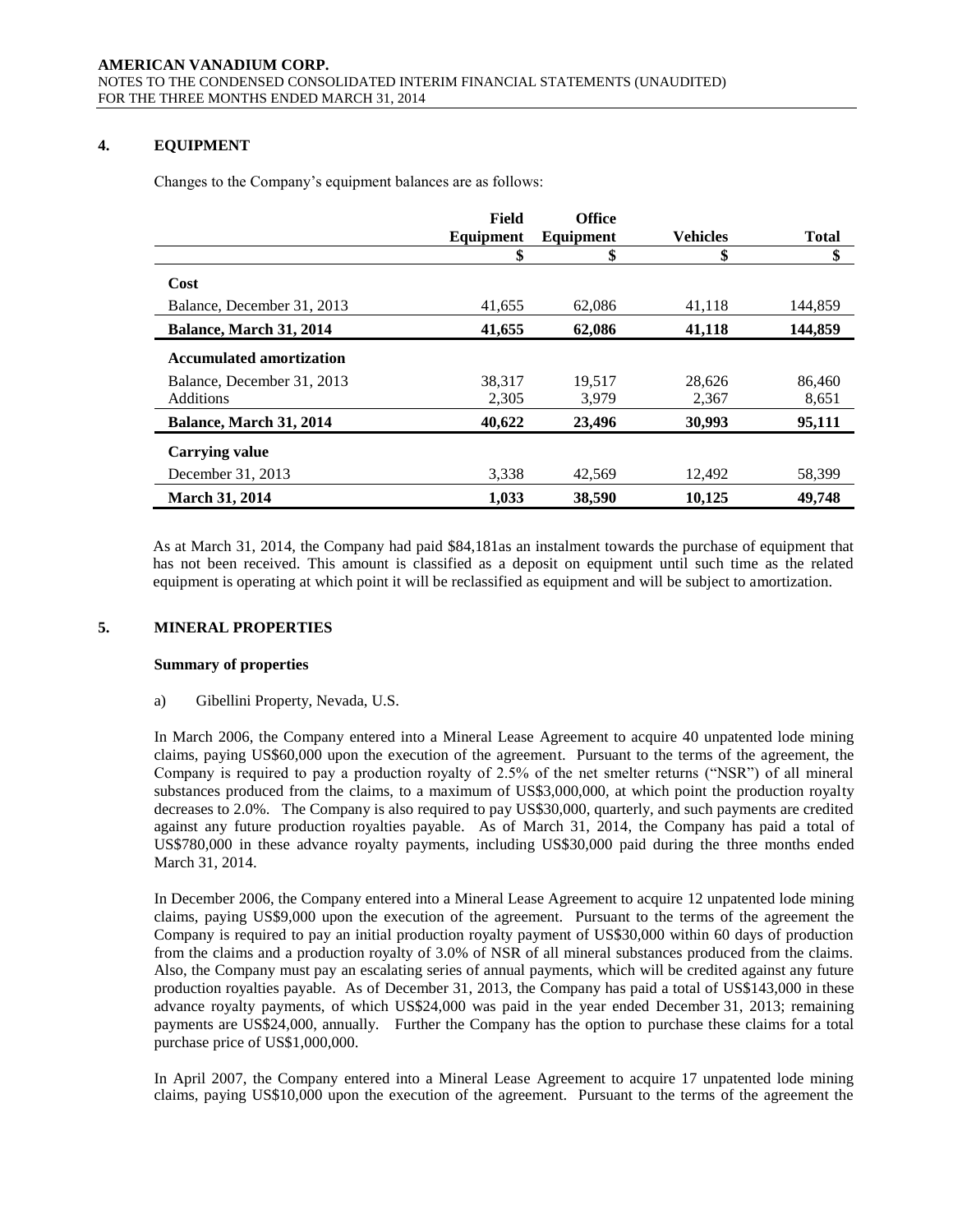Company was required to pay US\$15,000 annually as a prepayment towards a production royalty of 2.5% of NSR of all mineral substances produced from the claims. In 2011, the Company acquired full ownership of these claims for a cash payment of US\$50,000 and the issuance of 25,000 of its common shares valued at \$33,750, in addition to US\$60,000 in cumulative annual payments made prior to acquisition, thereby eliminating future advance royalty payments.

In 2011, the Company staked 180 unpatented lode claims and seven placer claims and in 2012 an additional 196 unpatented lode claims were staked.

In August and October 2011, the Company entered into two lease agreements for water rights to support permitting and potential development of the Gibellini Property. Combined initial consideration for these rights included cash payments of US\$195,000 and 50,000 common shares in the Company valued at \$67,500. The Company was also required to make combined annual rental payments of US\$225,000, which were adjusted for the Consumer Price Index. During the year ended December 31, 2013, the Company paid US\$231,090 in such rental payments. Additionally, during the year ended December 31, 2013, the Company cancelled one of the agreements because the other rights were considered sufficient. The Company paid US\$100,000 and has accrued for two further payments of US\$25,000, one of which is due in each of 2014 and 2015. As a result of the cancellation, \$390,338 in related capitalized costs from previous periods was written-off from the mineral property balance and an expense of \$531,033 was incurred for the year ended December 31, 2013, comprising the amount written-off, the cancellation payments paid or accrued, and legal fees incurred for the cancellation.

b) Del Rio Property, Nevada, U.S.

In 2010, the Company acquired 120 claims through the staking process. No additional claims have been subsequently acquired.

c) Hot Creek Property, Nevada, U.S.

In 2010, the Company acquired 18 claims through the staking process. No additional claims have been subsequently acquired.

#### **Acquisition costs**

As at March 31, 2014 and prior periods, the carrying values of mineral properties were comprised solely of capitalized acquisition costs for mineral and related water rights. Changes to these carrying values are as follows:

|                             | <b>Gibellini</b> | Del Rio                  | <b>Hot Creek</b> | Total     |
|-----------------------------|------------------|--------------------------|------------------|-----------|
|                             |                  |                          |                  |           |
| As at December 31, 2013     | 1,868,430        | 39.683                   | 9.171            | 1,917,284 |
| Additions                   | 33.165           | $\overline{\phantom{a}}$ | -                | 33,165    |
| <b>As at March 31, 2014</b> | 1.901.595        | 39,683                   | 9.171            | 1,950,449 |

The Company has capitalized, rather than expensed, payments for mineral and related water rights on the basis that holding title to the related properties and water rights allows the Company to explore and develop these properties in the future. Acquiring and maintaining title to mineral properties involves certain inherent risks due to difficulties in determining the validity of certain claims as well as the potential for problems arising from the frequently ambiguous conveyance history characteristic of many mineral properties. The Company has investigated title to all of its mineral properties and, to the best of its knowledge, title to all of its properties are in good standing.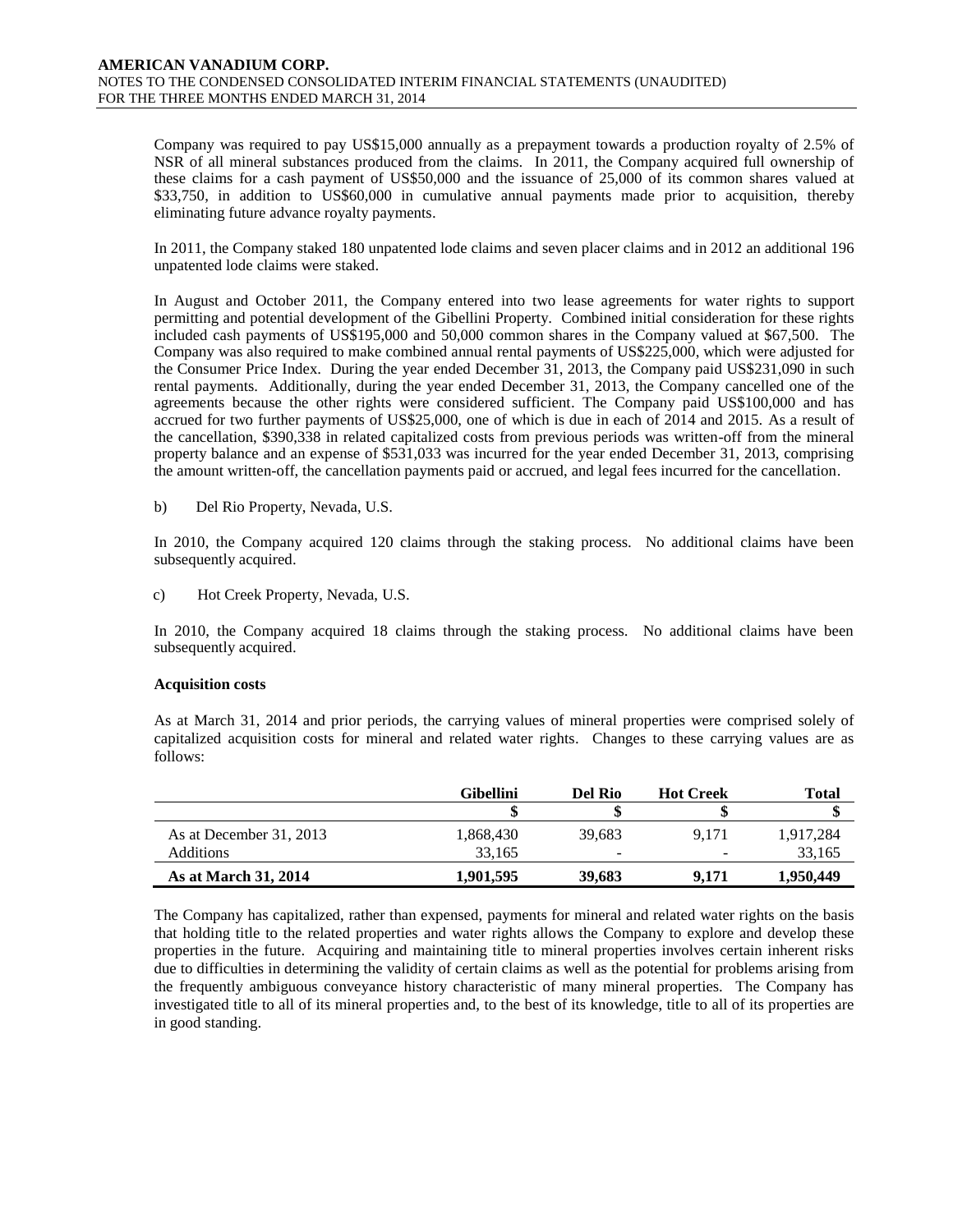# **Exploration and evaluation expenses**

During the three months ended March 31, 2014, exploration and evaluation expenses incurred on the Company's mineral properties were as follows:

|                              | <b>Gibellini</b> | <b>Del Rio</b> | <b>Hot Creek</b> | <b>Total</b> |
|------------------------------|------------------|----------------|------------------|--------------|
|                              | \$               | D              |                  | \$           |
| Environmental permitting     | 385,890          |                |                  | 385,890      |
| Engineering, procurement and |                  |                |                  |              |
| construction management      | 126,243          |                |                  | 126,243      |
| Metallurgy                   | 116,833          |                |                  | 116,833      |
| General                      | 77.218           |                |                  | 77.218       |
| Engineering                  | 42,520           |                |                  | 42,520       |
| <b>Benefits</b>              | 27,588           |                |                  | 27,588       |
| Leach pad design             | 22,866           |                |                  | 22,866       |
| Satellite office             | 19,675           |                |                  | 19,675       |
| Geotechnical                 | 15,485           |                |                  | 15,485       |
| Drilling and trenching       | 546              |                |                  | 546          |
|                              | 834.864          |                |                  | 834.864      |

During the three months ended March 31, 2013, exploration and evaluation expenses incurred on the Company's mineral properties were as follows:

|                              | <b>Gibellini</b> | <b>Del Rio</b> | <b>Hot Creek</b> | <b>Total</b> |
|------------------------------|------------------|----------------|------------------|--------------|
|                              |                  |                |                  |              |
| Engineering, procurement and |                  |                |                  |              |
| construction management      | 326,053          |                |                  | 326,053      |
| Metallurgy                   | 258,365          |                |                  | 258,365      |
| Environmental permitting     | 160,403          |                |                  | 160,403      |
| General                      | 64,176           |                |                  | 64,176       |
| Power                        | 51,235           |                |                  | 51,235       |
| Engineering                  | 30,665           |                |                  | 30,665       |
| Geotechnical                 | 29,888           |                |                  | 29,888       |
| Feasibility                  | 24               |                |                  | 24           |
|                              | 920,809          | ۰              |                  | 920,809      |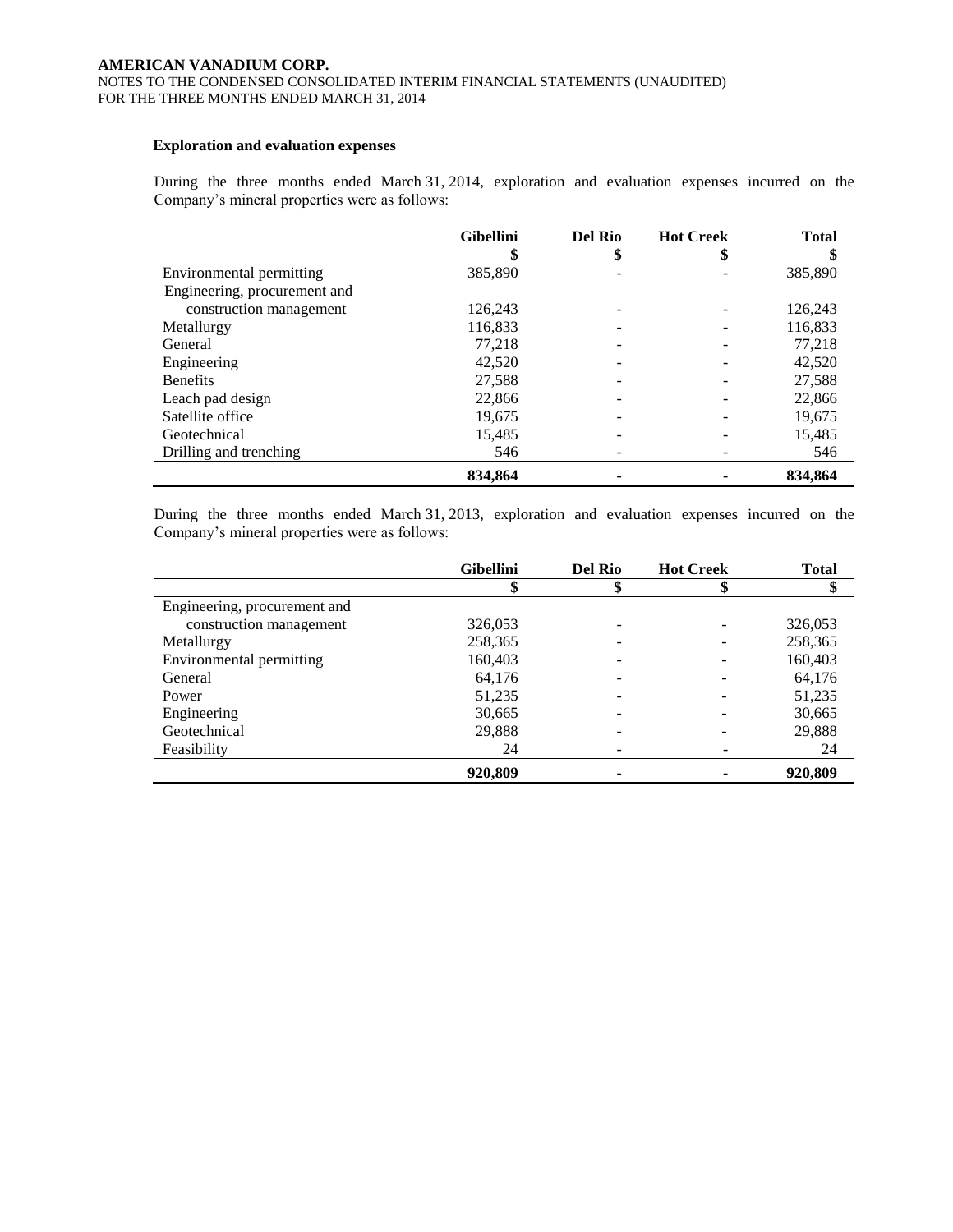#### **6. SHAREHOLDERS' EQUITY**

#### **Share capital**

#### *Authorized*

Unlimited number of common voting shares with no par value.

#### *Issued and outstanding*

|                                                                | Number of            |            |
|----------------------------------------------------------------|----------------------|------------|
|                                                                | <b>Common Shares</b> | Amount     |
|                                                                |                      |            |
| Outstanding, January 1, 2013                                   | 33.524.250           | 17,461,187 |
| Issued through private placements, net of share issuance costs | 13,267,698           | 6,447,200  |
| Issued on exercise of stock options                            | 53,250               | 56,151     |
| Issuance of bonus shares and vesting of performance shares     | 325,000              | 133,000    |
| Outstanding, December 31, 2013                                 | 47.170.198           | 24,097,538 |
| Issued through private placements, net of share issuance costs | 10,000,000           | 3,909,419  |
| Issuance of bonus shares and vesting of performance shares     | 142,500              | 57,324     |
| Outstanding, March 31, 2014                                    | 57, 312, 698         | 28,064,281 |

#### *Private placements*

On April 11, 2013, the Company completed a non-brokered private placement of 1,607,698 common share units at a price of \$0.70 per unit for gross proceeds of \$1,125,388. Each unit consists of one common share and onehalf of one common share purchase warrant. Each whole common share purchase warrant entitles the holder to purchase an additional common share at a price of \$1.20 until April 11, 2014. The value of these units has been bifurcated between common shares at a value of \$0.58 per share and warrants at a value of \$0.12 per one-half warrant. An additional 840 agent's warrants were issued as part of this private placement with a fair value of \$93. Each agent's warrant entitles the holder to purchase one common share at a price of \$1.20 per common share until April 11, 2014. Transaction costs for the private placement, which include cash commissions, and legal and other fees, totalled \$14,075.

On September 30, 2013, the Company completed the first of two tranches of a non-brokered private placement. Under this tranche, the Company issued 8,130,000 common share units at a price of \$0.50 per unit for gross proceeds of \$4,065,000. Each unit consists of one common share, one-half of one common share purchase warrant exercisable at \$0.60 ("0.60 Warrant") and one-half of one common share purchase warrant exercisable at \$0.80 ("0.80 Warrant"). Each whole \$0.60 Warrant entitles the holder to purchase an additional common share at a price of \$0.60 until March 30, 2014 and each whole \$0.80 Warrant entitles the holder to purchase an additional common share at a price of \$0.80 until September 30, 2015. The value of these units has been bifurcated between common shares at a value of \$0.49 per share with the residual value of \$0.01 being attributed to the warrants. Agents for the private placement received 23,100 of the \$0.60 Warrants and 23,100 of the \$0.80 Warrants with a combined fair value of \$3,628. Transaction costs for this tranche, which include cash commissions, and legal and other fees, totalled \$154,663.

On November 4, 2013, the Company completed the second tranche of the September 30, 2013 non-brokered private placement. Under the second tranche, the Company issued 3,530,000 common share units at a price of \$0.50 per unit for gross proceeds of \$1,765,000. Each unit consists of one common share, one-half of one common share purchase warrant exercisable at \$0.60 ("\$0.60 Warrant") and one-half of one common share purchase warrant exercisable at \$0.80 ("\$0.80 Warrant"). Each whole \$0.60 Warrant entitles the holder to purchase an additional common share at a price of \$0.60 until May 4, 2014 and each whole \$0.80 Warrant entitles the holder to purchase an additional common share at a price of \$0.80 until November 4, 2015. The full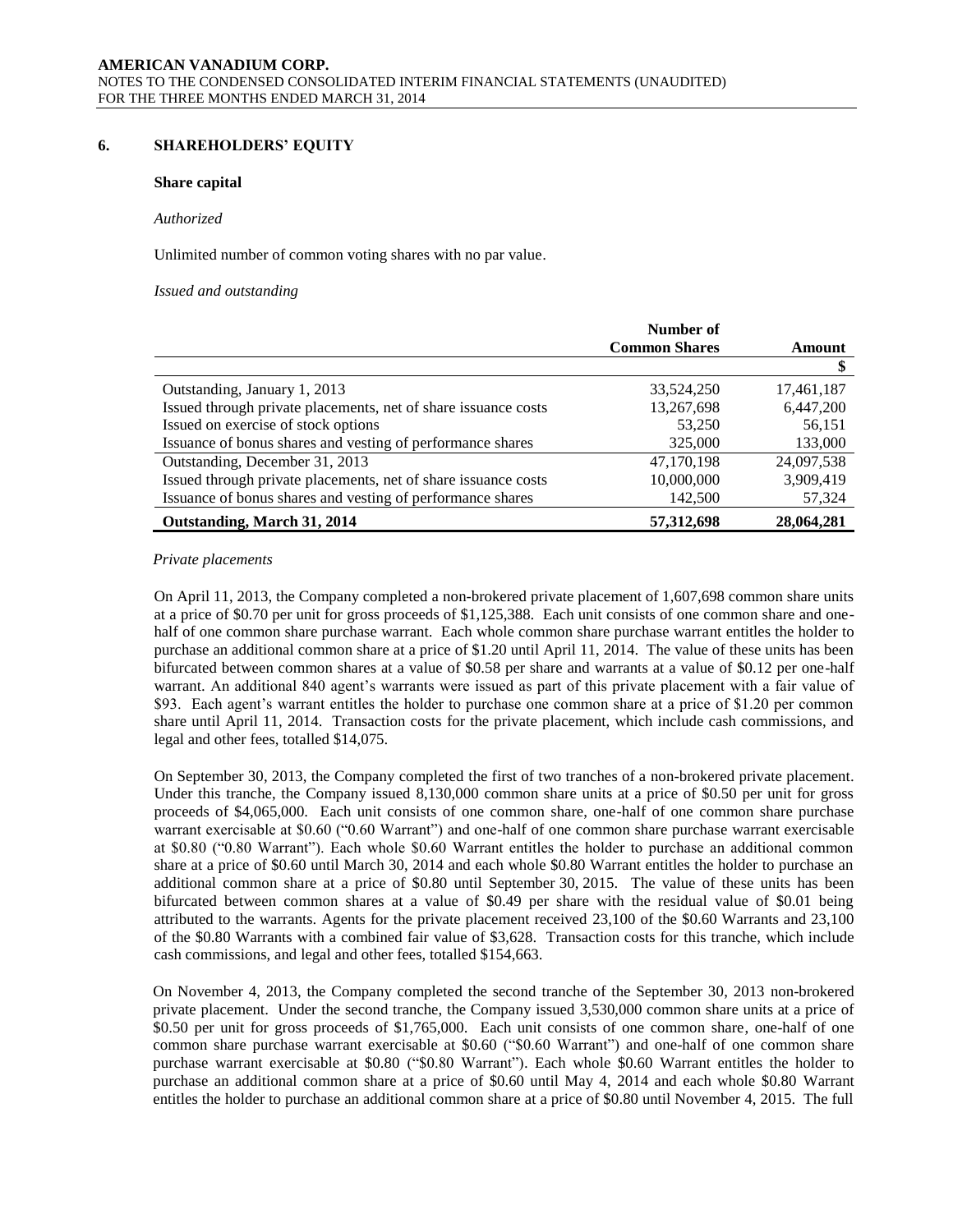value of these units is attributed to the value of the common shares. Agents for the private placement received 16,800 of the \$0.60 Warrants and 16,800 of the \$0.80 Warrants with a combined fair value of \$3,104. Transaction costs for this tranche, which include cash commissions, and legal and other fees, totalled \$59,400.

On March 6, 2014, the Company completed the first tranche of a non-brokered private placement of 10,000,000 common share units at a price of \$0.40 per unit for gross proceeds of \$4,000,000. Each unit consists of one common share and one-half of one common share purchase warrant. Each whole common share purchase warrant entitles the holder to purchase an additional common share at a price of \$0.60 until March 6, 2016. The full value of these units is attributed to the value of the common shares. Transaction costs for this tranche, which include legal and other fees, totalled \$90,580. The second tranche was completed subsequent to March 31, 2014 and is discussed in Note 13.

#### *Restricted share units ("RSUs")*

The Company has an RSU plan, adopted in fiscal 2013, allowing the Board of Directors of the Company, at its discretion and in accordance with the requirements of the Exchange, to grant to directors, officers, employees and consultants to the Company, non-transferable RSUs. Upon meeting certain operational milestones or other vesting conditions, the RSUs will be exchanged for common shares in the Company for the recipient's benefit. RSUs will expire three years from grant if performance-based vesting conditions are not met.

The maximum number of RSUs that can be issued under the RSU plan is 3,500,000 and the combined maximum number of common shares issuable under the RSU and stock options plans shall not exceed a rolling 10% of the Company's issued and outstanding number of common shares. The Company may grant, subject to Exchange approval, compensatory shares or RSUs outside the RSU plan, which may have different characteristics than those permitted by the plan.

During the year ended December 31, 2013, the Company issued 200,000 RSUs to an employee of the Company. These RSUs will vest in tranches as certain environmental permitting and mine development milestones for Gibellini are achieved. No RSUs have vested as at March 31, 2014 no expense has been recognized for the potential achievement of vesting conditions.

#### *Bonus and performance shares*

Subject to shareholder or regulatory approvals, the Company may, outside the RSU plan, grant the shares to employees or consultants ("Bonus Shares") or the right for employees and consultants to earn common shares in the Company based on meeting certain performance conditions ("Performance Shares"). An expense is recorded for Performance Shares when it is considered likely that the performance conditions required will be met and that shares will be issued. An expense is recorded for Bonus Shares equivalent to the prevailing fair market value of the shares at the time of issuance. The expense recorded for Performance Shares and Bonus Shares results in a corresponding increase to the Company's share capital.

During the three months ended March 31, 2014, the Company granted 50,000 Bonus Shares with a fair value of \$20,000.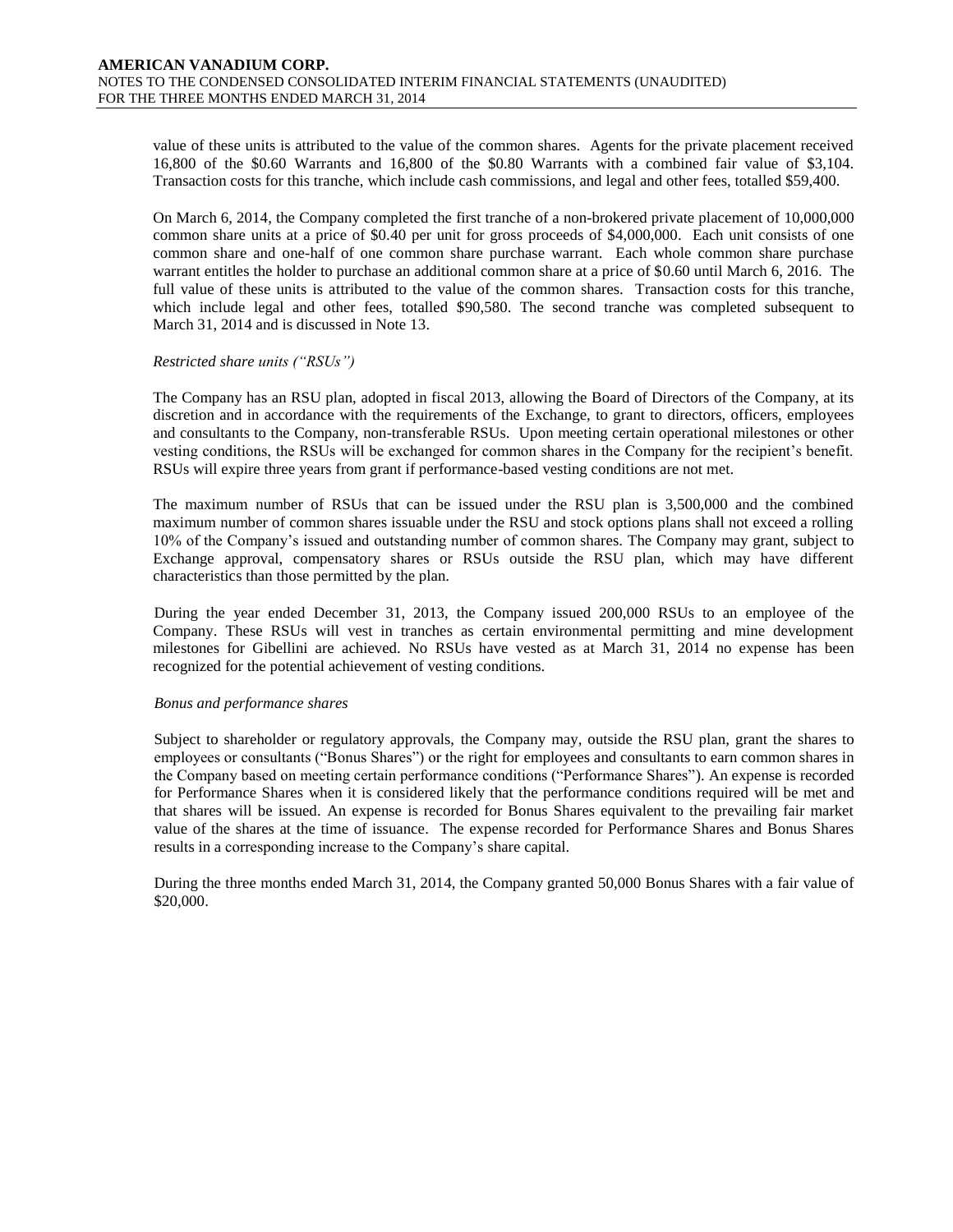Changes to the balance of unvested Performance Shares are as follows:

|                                | Number of<br><b>Performance Shares</b> | <b>Fair Market Value</b><br>when Vested |
|--------------------------------|----------------------------------------|-----------------------------------------|
|                                |                                        |                                         |
| Outstanding, January 1, 2013   | 725,000                                | N/A                                     |
| Performance Shares granted     | 310,000                                | N/A                                     |
| Performance Shares vested      | (75,000)                               | 36,750                                  |
| Outstanding, December 31, 2013 | 960,000                                | N/A                                     |
| Performance Shares vested      | (92,500)                               | 37,325                                  |
| Outstanding, March 31, 2014    | 867,500                                | N/A                                     |

No expense has been recognized for the potential achievement of vesting conditions for Performance Shares outstanding as at March 31, 2014.

The performance milestones for the issuance of the Performance Shares outstanding as at March 31, 2014 are as follows:

| <b>Performance Milestone</b>                                        | <b>Number of Shares Issuable</b> |
|---------------------------------------------------------------------|----------------------------------|
| Project permitting for the Gibellini property                       | 175,000                          |
| Design and construction of mine leach pad on the Gibellini property | 200,000                          |
| Completion of detailed engineering                                  | 75,000                           |
| Economic production of the Gibellini property                       | 200,000                          |
| Business development and planning                                   | 30,000                           |
| Equity financing                                                    | 187,500*                         |

\* These Performance Shares vested subsequent to March 31, 2014. As a result 62,500 Common Shares have been issued and an additional 125,000 will be issued on a scheduled timeline throughout 2014.

# **Warrants**

Changes to the balance of warrants outstanding are as follows:

|                                               | Number of<br><b>Warrants</b> | Weighted<br>Average<br><b>Exercise</b><br><b>Price</b> | Weighted<br>Average<br><b>Fair Value</b> | Weighted<br>Average<br><b>Remaining</b><br>Life |
|-----------------------------------------------|------------------------------|--------------------------------------------------------|------------------------------------------|-------------------------------------------------|
|                                               |                              | \$                                                     | \$                                       | (Years)                                         |
| Outstanding, January 1, 2013                  | 3,780,087                    | 1.20                                                   | 0.21                                     |                                                 |
| Warrants expired                              | (2,167,160)                  | 1.35                                                   | 0.26                                     |                                                 |
| Warrants issued as part of common share units | 12,463,848                   | 0.73                                                   | 0.02                                     |                                                 |
| Warrants issued as agent's and finder's fees  | 80,640                       | 0.71                                                   | 0.08                                     |                                                 |
| Outstanding, December 31, 2013                | 14, 157, 415                 | 0.76                                                   | 0.04                                     |                                                 |
| Warrants issued as part of common share units | 5,000,000                    | 0.60                                                   |                                          |                                                 |
| Warrants expired                              | (1,636,027)                  | 0.99                                                   | 0.14                                     |                                                 |
| Outstanding, March 31, 2014                   | 17,521,388                   | 0.69                                                   | 0.02                                     | 1.2                                             |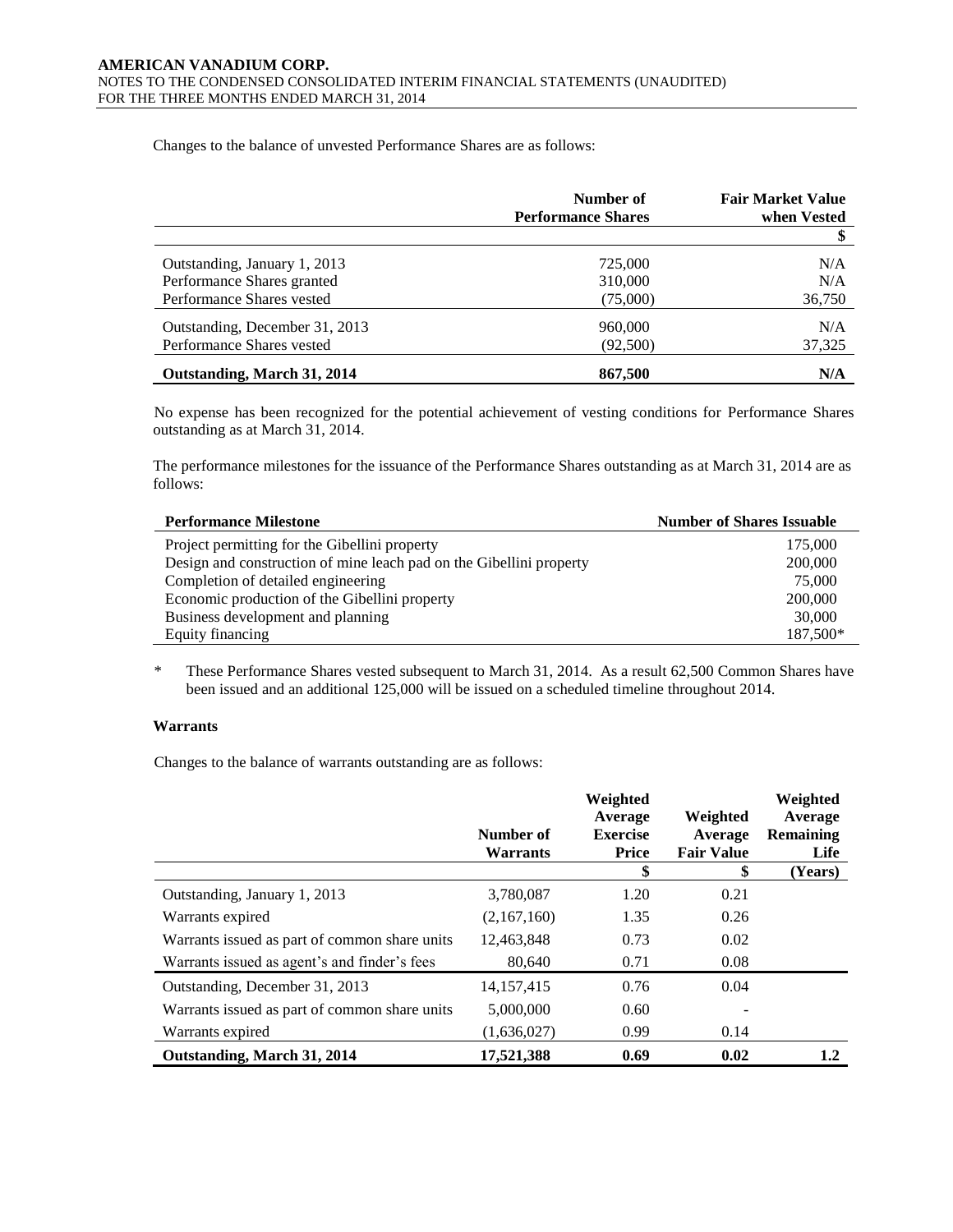The fair value of warrants included in common share units is determined as the excess in the value of the unit over the market price of the Company's common shares on the date the units are issued.

The fair value of agent's and finder's warrants issued on a stand-alone basis is determined using the Black-Scholes option pricing model. On a weighted average basis, the following Black-Scholes model inputs have been used to value such warrants granted:

|                                 | For the three months ended | For the year ended |
|---------------------------------|----------------------------|--------------------|
|                                 | <b>March 31, 2014</b>      | December 31, 2013  |
| Risk-free interest rate         |                            | 1.55%              |
| Annual dividends                | -                          |                    |
| Expected stock price volatility |                            | 73.06%             |
| Expected life                   | -                          | 1 year             |

The following warrants were outstanding and exercisable as at March 31, 2014:

|                    |                       | Number of<br><b>Warrants</b> |
|--------------------|-----------------------|------------------------------|
|                    |                       | <b>Outstanding and</b>       |
| <b>Expiry date</b> | <b>Exercise Price</b> | <b>Exercisable</b>           |
|                    | \$                    |                              |
| April 11, 2014*    | 1.20                  | 804,688                      |
| May 4, 2014**      | 0.60                  | 16,800                       |
| September 30, 2014 | 0.60                  | 4,065,000                    |
| November 4, 2014   | 0.60                  | 1,765,000                    |
| September 30, 2015 | 0.80                  | 4,088,100                    |
| November 4, 2015   | 0.80                  | 1,781,800                    |
| March 6, 2016      | 0.60                  | 5,000,000                    |
|                    |                       | 17,521,388                   |

**\*** Subsequent to March 31, 2014, these warrants expired.

\*\* 13,800 of these warrants were exercised and 3,000 expired subsequent to March 31, 2014.

#### **Stock options**

The Company adopted an incentive stock option plan which provides that the Board of Directors of the Company may from time to time, in its discretion, and in accordance with the requirements of the Exchange, grant to directors, officers, employees and technical consultants to the Company, non-transferable options to purchase common shares, provided that the number of common shares reserved for issuance will not exceed 10% of the issued and outstanding common shares. Such options will be exercisable for a period of up to five years from the date of grant. Vesting terms are determined by the Board of Directors at the time of grant.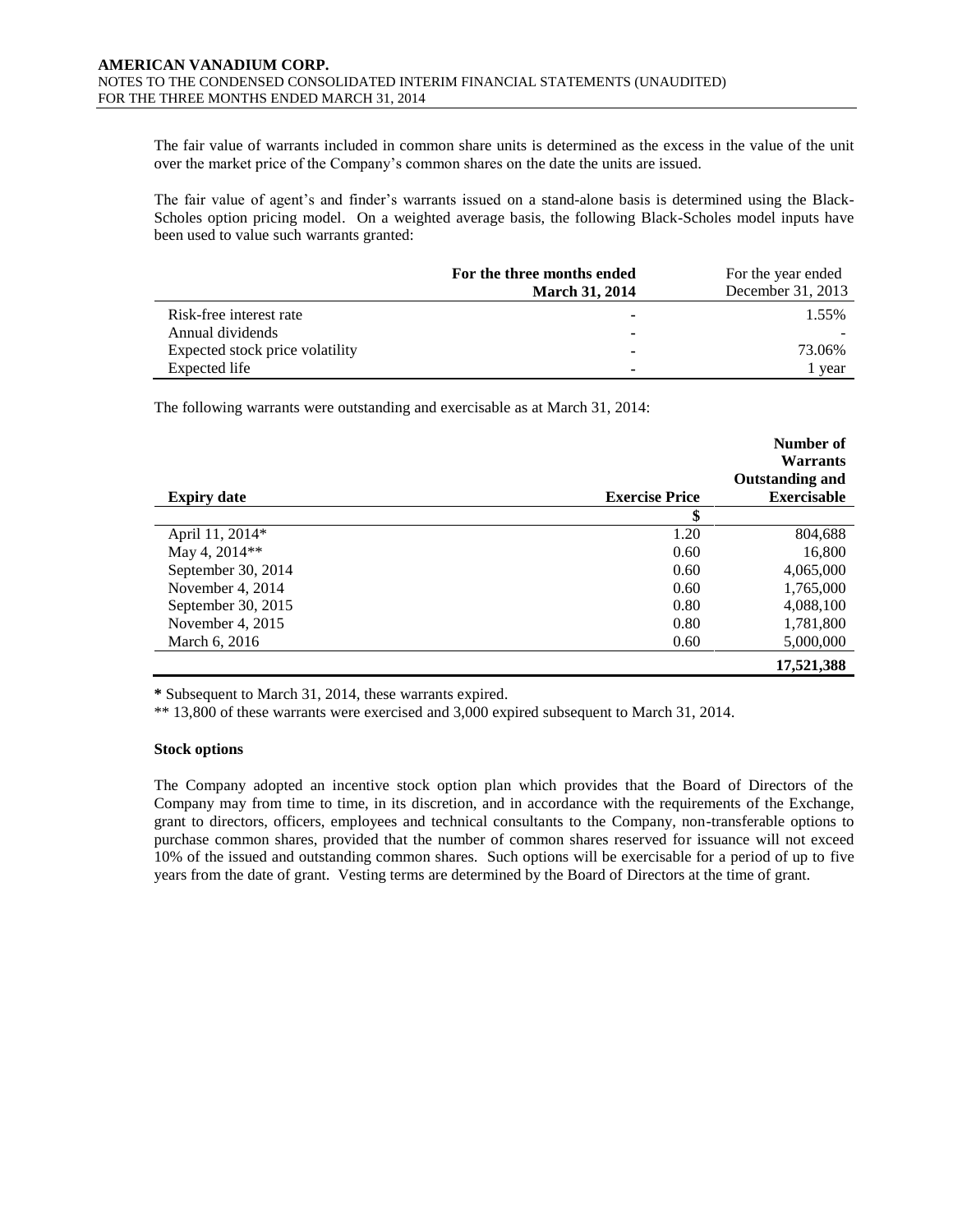|                                    | Number of<br><b>Stock Options</b> | Weighted<br>Average<br><b>Exercise</b><br>Price | Weighted<br>Average<br><b>Fair Value</b> | Weighted<br>Average<br><b>Remaining</b><br>Life |
|------------------------------------|-----------------------------------|-------------------------------------------------|------------------------------------------|-------------------------------------------------|
|                                    |                                   | \$                                              | æ                                        | (Years)                                         |
| Outstanding, January 1, 2013       | 2,555,500                         | 0.84                                            | 0.58                                     |                                                 |
| Options granted                    | 1,575,000                         | 0.63                                            | 0.29                                     |                                                 |
| Options exercised                  | (53,250)                          | 0.70                                            | 0.36                                     |                                                 |
| Options cancelled or forfeited     | (188,000)                         | 1.22                                            | 0.82                                     |                                                 |
| Outstanding, December 31, 2013 and |                                   |                                                 |                                          |                                                 |
| March 31, 2014                     | 3,889,250                         | 0.73                                            | 0.45                                     | 2.77                                            |

Stock option transactions and the number of stock options outstanding are summarized as follows:

The fair values of the stock options granted during were estimated using the Black-Scholes option pricing model. The weighted average assumptions used in the pricing model for these options are as follows:

|                                 | For the three months ended<br><b>March 31, 2014</b> | For the year ended<br>December 31, 2013 |
|---------------------------------|-----------------------------------------------------|-----------------------------------------|
| Risk-free interest rate         |                                                     | 1.26%                                   |
| Annual dividends                |                                                     |                                         |
| Expected stock price volatility | ۰                                                   | 79.60%                                  |
| Expected forfeiture rate        | ۰                                                   | 18.79%                                  |
| Expected life                   | ۰                                                   | 2.93 years                              |

The following incentive stock options were outstanding and exercisable at March 31, 2014:

|                    |                       | <b>Number of Options</b> | Number of<br><b>Options</b> |
|--------------------|-----------------------|--------------------------|-----------------------------|
| <b>Expiry date</b> | <b>Exercise Price</b> | Outstanding              | <b>Exercisable</b>          |
|                    | \$                    |                          |                             |
| January 21, 2015   | 0.35                  | 687,500                  | 687,500                     |
| April 1, 2015      | 0.75                  | 40,000                   | 40,000                      |
| August 18, 2015    | 0.75                  | 50,000                   | 50,000                      |
| November 2, 2015   | 0.70                  | 275,000                  | 275,000                     |
| December 13, 2015  | 1.00                  | 10,000                   | 10,000                      |
| December 29, 2015  | 1.05                  | 15,000                   | 15,000                      |
| December 31, 2015  | 1.14                  | 50,000                   | 50,000                      |
| February 7, 2016   | 1.56                  | 100,000                  | 100,000                     |
| March 7, 2016      | 1.50                  | 25,000                   | 25,000                      |
| March 23, 2016     | 1.53                  | 300,000                  | 300,000                     |
| July 19, 2016      | 1.34                  | 100,000                  | 100,000                     |
| August 2, 2016     | 0.60                  | 50,000                   | 50,000                      |
| February 6, 2017   | 0.77                  | 65,000                   | 65,000                      |
| April 3, 2017      | 0.70                  | 100,000                  | 100,000                     |
| April 12, 2017     | 0.74                  | 50,000                   | 50,000                      |
| May 31, 2017       | 0.70                  | 96,750                   | 96,750                      |
| June 15, 2017      | 0.74                  | 300,000                  | 300,000                     |
| January 7, 2018    | 0.90                  | 30,000                   | 30,000                      |
| August 26, 2018    | 0.70                  | 310,000                  | 182,500                     |
| November 4, 2018   | 0.60                  | 1,195,000                | 970,000                     |
| December 2, 2018   | 0.60                  | 40,000                   | 10,000                      |
|                    |                       | 3,889,250                | 3,506,750                   |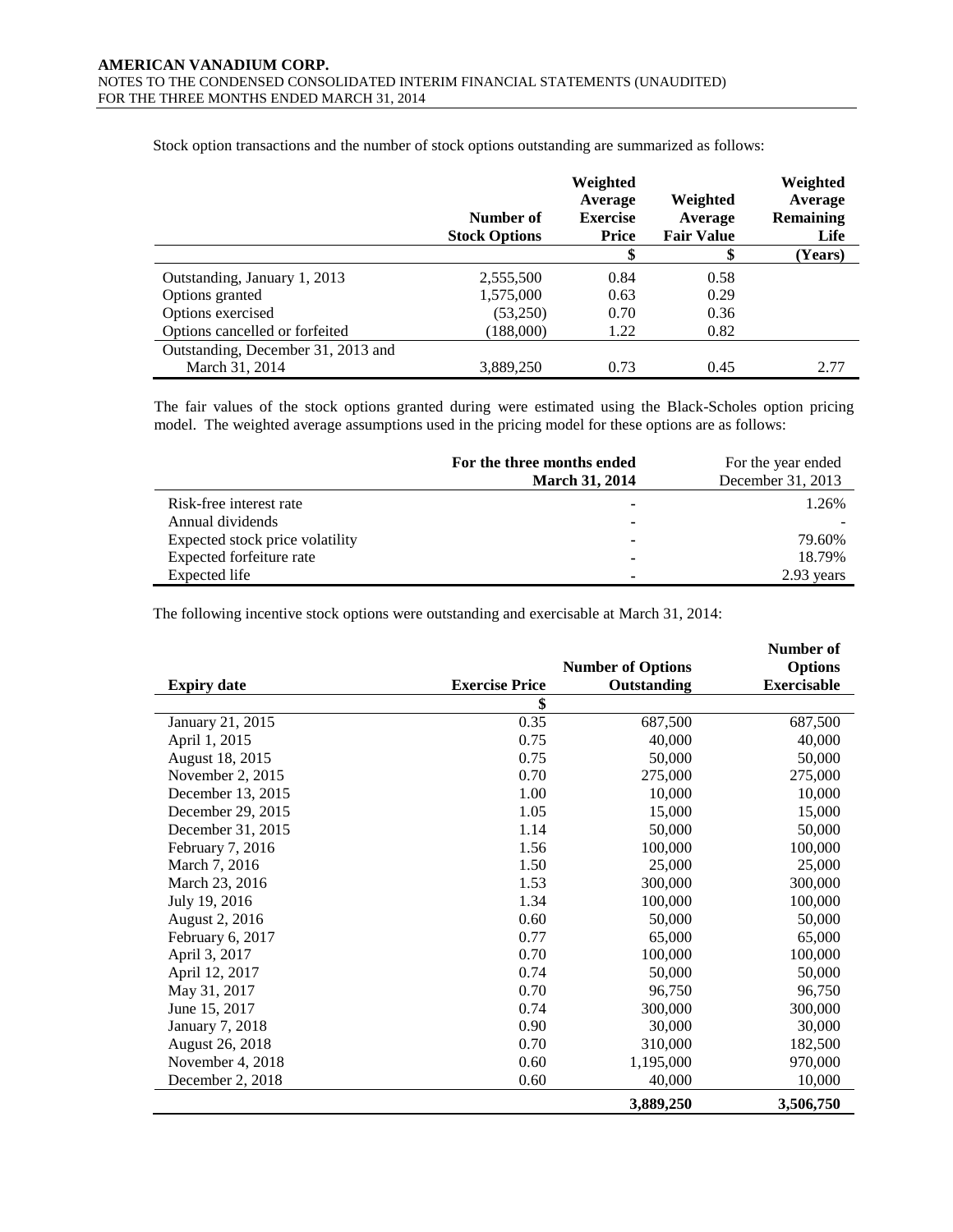# **7. RELATED PARTY TRANSACTIONS**

During the three months ended March 31, 2014, a \$19,500 (2013 - \$19,500) expense was recorded for office facilities, corporate and administrative services provided by a company jointly controlled by a director of the Company, of which \$7,080 is included in accounts payable and accrued liabilities as at March 31, 2014 (December 31, 2013 - \$8,891).

During the three months ended March 31, 2014, a \$45,000 expense (2013 - \$45,000) was recorded for consulting services provided by a company jointly controlled by a director of the Company who resigned subsequent to March 31, 2014. Included in accounts payable and accrued liabilities at March 31, 2014 is an advance of \$12,806 (December 31, 2013 - \$15,750) made to this related company.

Included in prepaid expenses as at March 31, 2014 is \$10,000 (December 31, 2013 - \$10,000) advanced to the Chief Executive Officer of the Company for corporate expenses to be incurred on the Company's behalf. Included in accounts payable and accrued liabilities as at March 31, 2014 is \$4,527 (December 31, 2013 - \$8,271) owing to this officer.

Included in accounts payable and accrued liabilities as at March 31, 2014 is \$23,585 (December 31, 2013 - \$15,200) owing to the Executive VP, Operations; and \$nil (December 31, 2013 - \$4,057) owing to the Vice President, Environmental.

These transactions were in the normal course of operations and were measured at the exchange amount, which is the amount of consideration established and agreed to by the related parties.

#### **8. SEGMENTED INFORMATION**

The Company has one reportable operating segment, being the acquisition and exploration of mineral properties. Geographical information is as follows:

|                              |                             | <b>Net Comprehensive Loss</b> |
|------------------------------|-----------------------------|-------------------------------|
|                              | <b>For the Three Months</b> | For the Three Months          |
|                              | <b>Ended</b>                | Ended                         |
|                              | <b>March 31, 2014</b>       | March 31, 2013                |
|                              |                             |                               |
| Canada                       | 607,551                     | 399,518                       |
| <b>United States</b>         | 1,128,301                   | 1,028,027                     |
| Total net comprehensive loss | 1,735,852                   | 1,427,545                     |

|                                                | Non-current, Non-financial Assets as at |           |  |
|------------------------------------------------|-----------------------------------------|-----------|--|
|                                                | March 31<br>December 31                 |           |  |
|                                                | 2014                                    | 2013      |  |
|                                                |                                         |           |  |
| Canada                                         | 28,750                                  | 31.929    |  |
| <b>United States</b>                           | 2,055,628                               | 2,027,935 |  |
| Total assets non-current, non-financial assets | 2,084,378                               | 2,059,864 |  |

# **9. FINANCIAL INSTRUMENTS AND RISK MANAGEMENT**

As at March 31, 2014, the Company's financial instruments are comprised of cash, amounts receivable, reclamation deposits and accounts payable and accrued liabilities. With the exception of cash, all financial instruments held by the Company are measured at amortized cost. The fair values of these financial instruments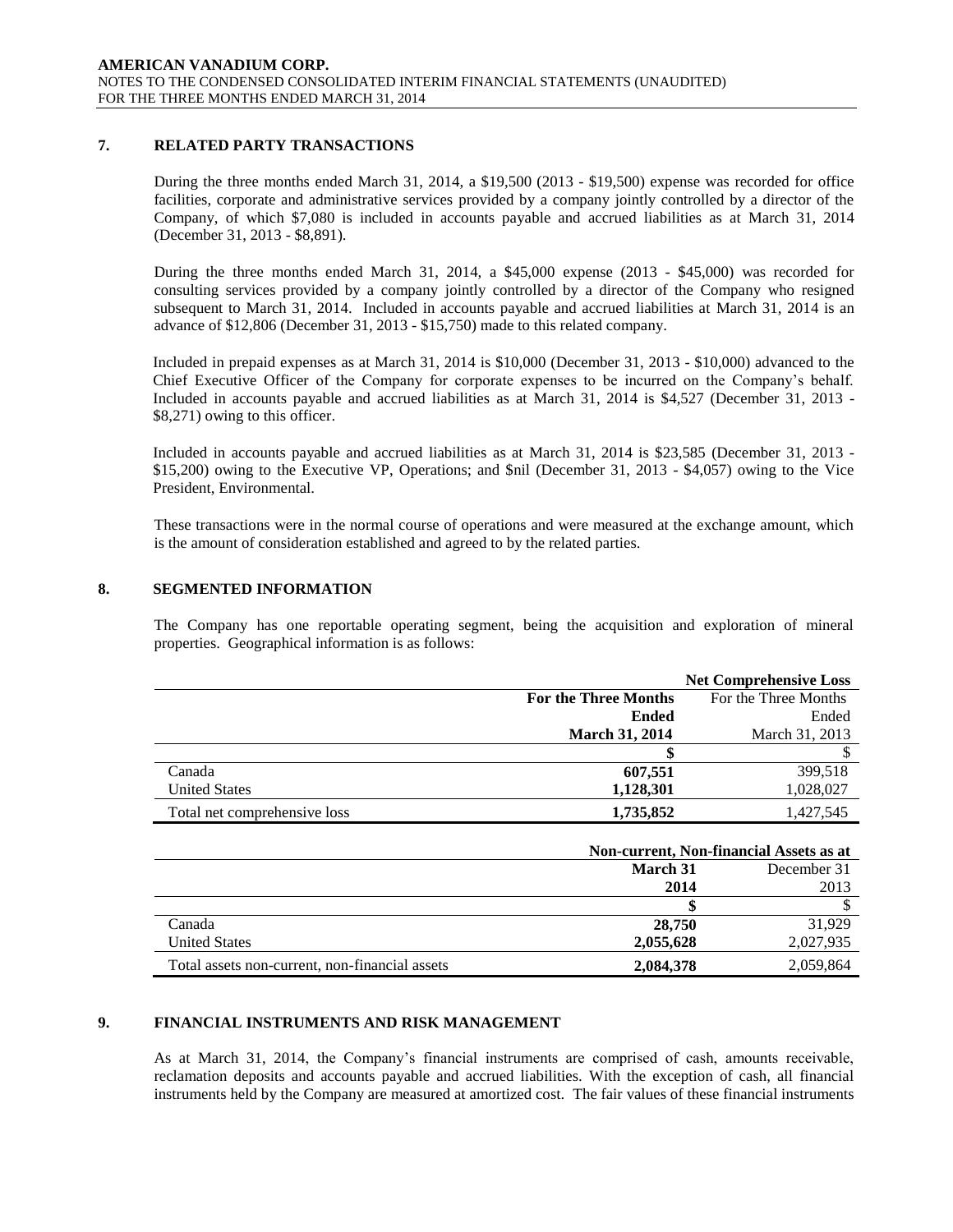approximate their carrying value due to their short-term maturities. Fair values of financial instruments are classified in a fair value hierarchy based on the inputs used to determine fair values. The levels of the fair value hierarchy are as follows:

- Level 1 Unadjusted quoted prices in active markets for identical assets or liabilities;
- Level 2 Inputs other than quoted prices that are observable for the asset or liability either directly or indirectly; and
- Level 3 Inputs that are not based on observable market data.

Financial instruments measured at fair value on the balance sheet are summarized in levels of fair value hierarchy as follows:

|      | Level              | $\lceil$ evel 2 | Level 3 |
|------|--------------------|-----------------|---------|
|      |                    | m<br>٠D         | ш       |
| Cash | $-77$<br>3,044,553 |                 |         |

The Company's financial instruments are exposed to certain financial risks, including currency risk, credit risk, liquidity risk and interest rate risk.

#### *Currency risk*

A portion of the Company's expenses are incurred in United States dollars and financial instrument balances are held in this currency. A significant change in the currency exchange rates between the Canadian dollar relative to the United States dollar could have a negative effect on the Company's results of operations, financial position or cash flows.

The Company has not hedged its exposure to currency fluctuations and, as at March 31, 2014, the Company held \$344,069 in net liabilities denominated in United States dollars. A prolonged \$0.10 increase (decrease) in the value of the Canadian dollar compared with the United States dollar would result in a \$34,407 foreign exchange gain (loss) based on United States dollar denominated net liabilities as at March 31, 2014.

# *Credit risk*

Credit risk is the risk of an unexpected loss if a customer or third party to a financial instrument fails to meet its contractual obligations. The Company's credit risk is primarily attributable to its cash. The Company limits exposure to credit risk by maintaining its cash with large financial institutions. The Company does not have cash that is invested in asset backed commercial paper.

# *Liquidity risk*

Liquidity risk is the risk that the Company will not be able to meet its financial obligations as they fall due. The Company ensures there is sufficient capital in order to meet short term business requirements, after taking into account cash flows from operations and the Company's holdings of cash. The Company believes that these sources will be sufficient to cover the likely short term cash requirements and further funding will be required to meet long-term requirements.

#### *Interest rate risk*

Interest rate risk is the risk that the fair value or future cash flows of a financial instrument will fluctuate because of changes in market interest rates. As the Company's cash is currently held in short-term interest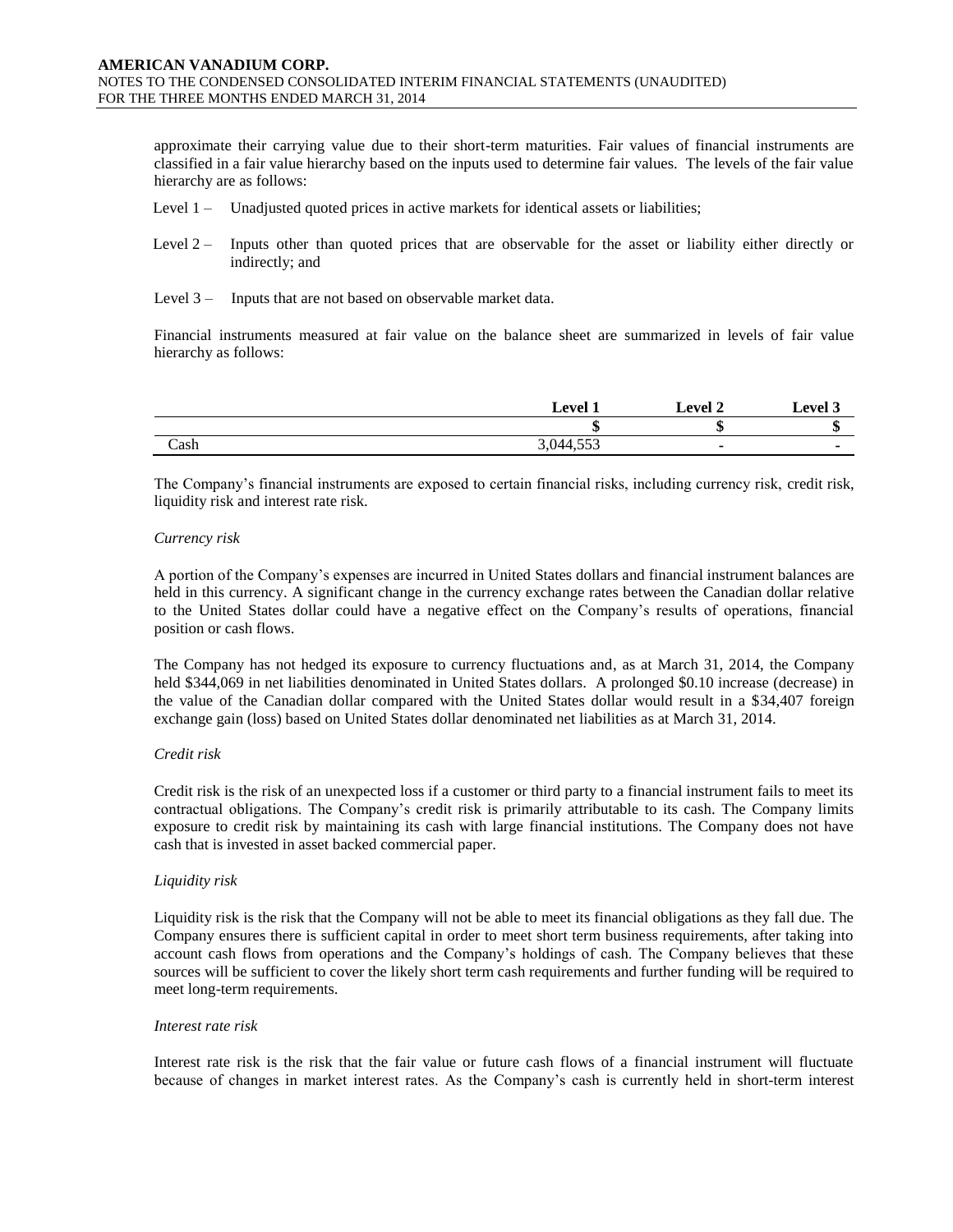bearing accounts which pay relatively low rates of interest, the Company considers the interest rate risk to be limited.

#### **10. CAPITAL MANAGEMENT**

The Company manages its capital structure, which comprises the components of shareholders' equity, and makes adjustments to it, based on the funds available to the Company, in order to support the acquisition, exploration and development of resource properties. The Board of Directors does not establish quantitative return on capital criteria for management, but rather relies on the expertise of the Company's management to sustain future development of the business.

The properties in which the Company currently has an interest are in the exploration stage; as such the Company is dependent upon external financings to fund activities. In order to carry out planned exploration and pay for administrative costs, the Company will spend its existing working capital and will attempt to raise additional funds as needed.

Management reviews its capital management approach on an ongoing basis and believes that this approach, given the relative size of the Company, is reasonable.

There were no changes in the Company's approach to capital management during the three months ended March 31, 2014. The Company is not subject to externally imposed capital requirements.

#### **11. LOSS PER SHARE**

The numerators and denominators of basic and diluted loss per share for the three months ended March 31, 2014 and March 31, 2013 are as follows:

|                                              | For the three months  | For the three months |
|----------------------------------------------|-----------------------|----------------------|
|                                              | <b>Ended</b>          | Ended                |
|                                              | <b>March 31, 2014</b> | March 31, 2013       |
| Net loss (numerator)                         | \$(1,735,852)         | \$(1,427,545)        |
| Basic and diluted weighted average number of |                       |                      |
| common shares outstanding (denominator)      | 50,139,920            | 33,567,442           |
| Basic and diluted loss per share             | \$(0.03)              | \$(0.04)             |

The Company incurred net losses for all periods reported, so no dilutive impact of in-the-money stock options and warrants has been included in the calculation of diluted weighted average number of common shares outstanding.